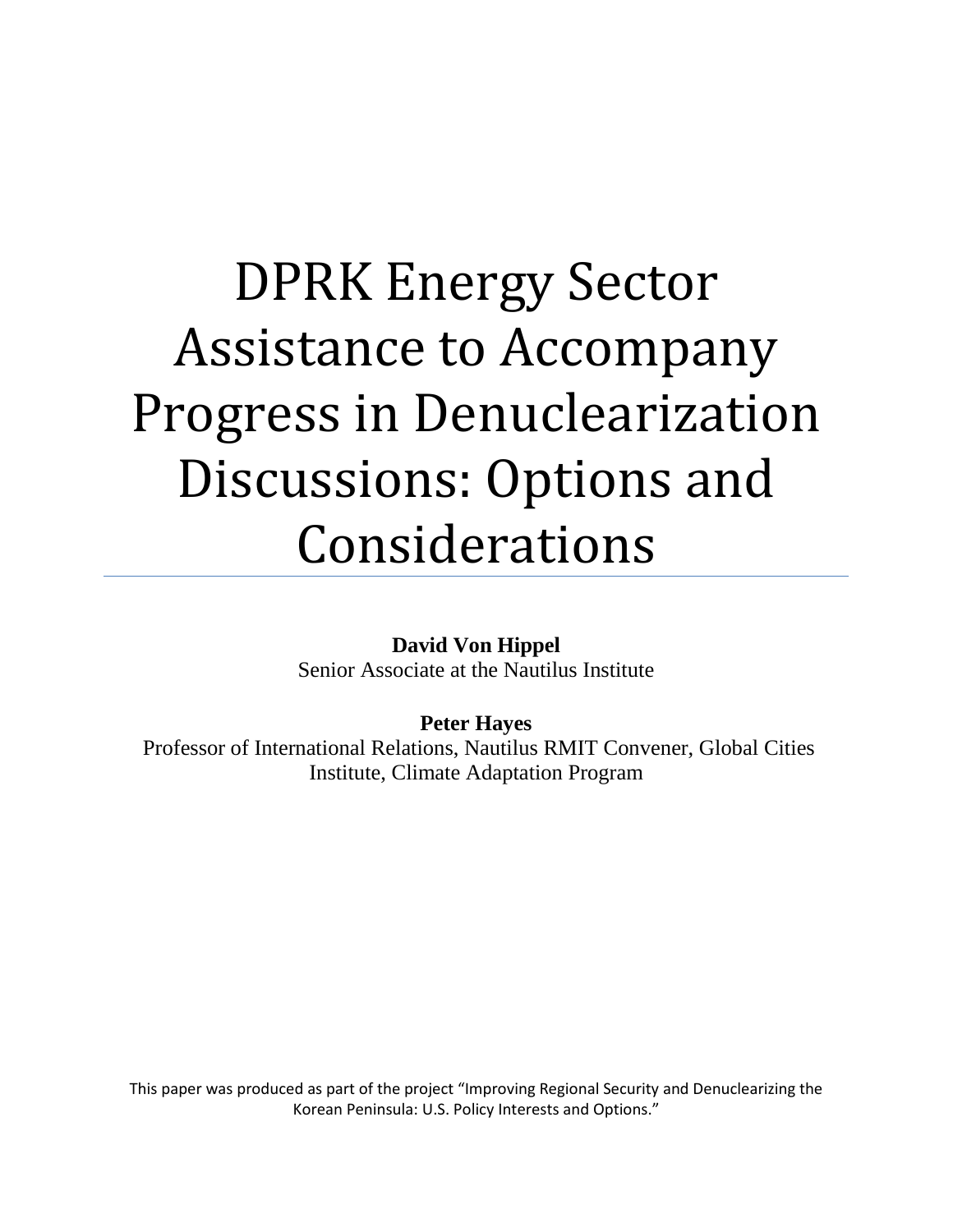## **Executive Summary**

Energy sector needs are a critical dimension of the North Korean nuclear weapons challenge. Energy sector issues—specifically, the Democratic People's Republic of Korea's (DPRK's) difficulties obtaining energy supplies and maintaining aging energy supply infrastructure—have been a driver of its nuclear weapons policies. On the other side of the coin addressing energy sector needs in the DPRK has played, and will continue to play, a key role in working toward a solution of the DPRK nuclear weapons dilemma. The denuclearization of North Korea will require provision of energy assistance by the international community in a phased package that is carefully coordinated with milestones in the denuclearization process. These energy options must be based on the realistic needs and capabilities of the DPRK noting economic and humanitarian conditions as well as political priorities in the country.

Over the short term these options should focus on symbolic, confidence-building projects with a goal of restarting dialogue and beginning negotiations over the more substantive issues. Short-term options thus include the direct provision of fuel, diesel generators, and agricultural equipment, as well as providing training for DPRK personnel on energy related issues.

In the medium term, in response to freezing of activities at and monitoring of nuclear facilities in the DPRK, energy aid should prioritize the rehabilitation of the DPRK's energy infrastructure and building the technical capacity of DPRK engineers and technicians. Specific aid options include the refurbishing of power plants and the electricity grid, reforestation projects, and other capacity building and model projects in the DPRK.

If negotiations are successful in causing the dismantling of the DPRK's nuclear arsenal and securing control of the country's fissile material, aid options should focus on rebuilding the energy infrastructure of the North. Negotiations will have to address the DPRK's demand for large Light Water (nuclear) Reactors for power generation. Offering one reactor and additional energy aid equal to the perceived value of the second reactor is a possibility. The provision of either one or two reactors will necessitate the interconnection of the ROK and DPRK electricity grids to some degree, and/or major electrical interties between the DPRK and Russia and/or China.

Resolving—or at least taking meaningful steps toward resolving—North Korea's chronic energy sector problems is a necessary (but not sufficient) condition to induce the country to surrender its nuclear weapons and fissile material. Failing to address the DPRK's underlying needs for energy services will virtually guarantee that any solution to the nuclear weapons issue will be unsustainable.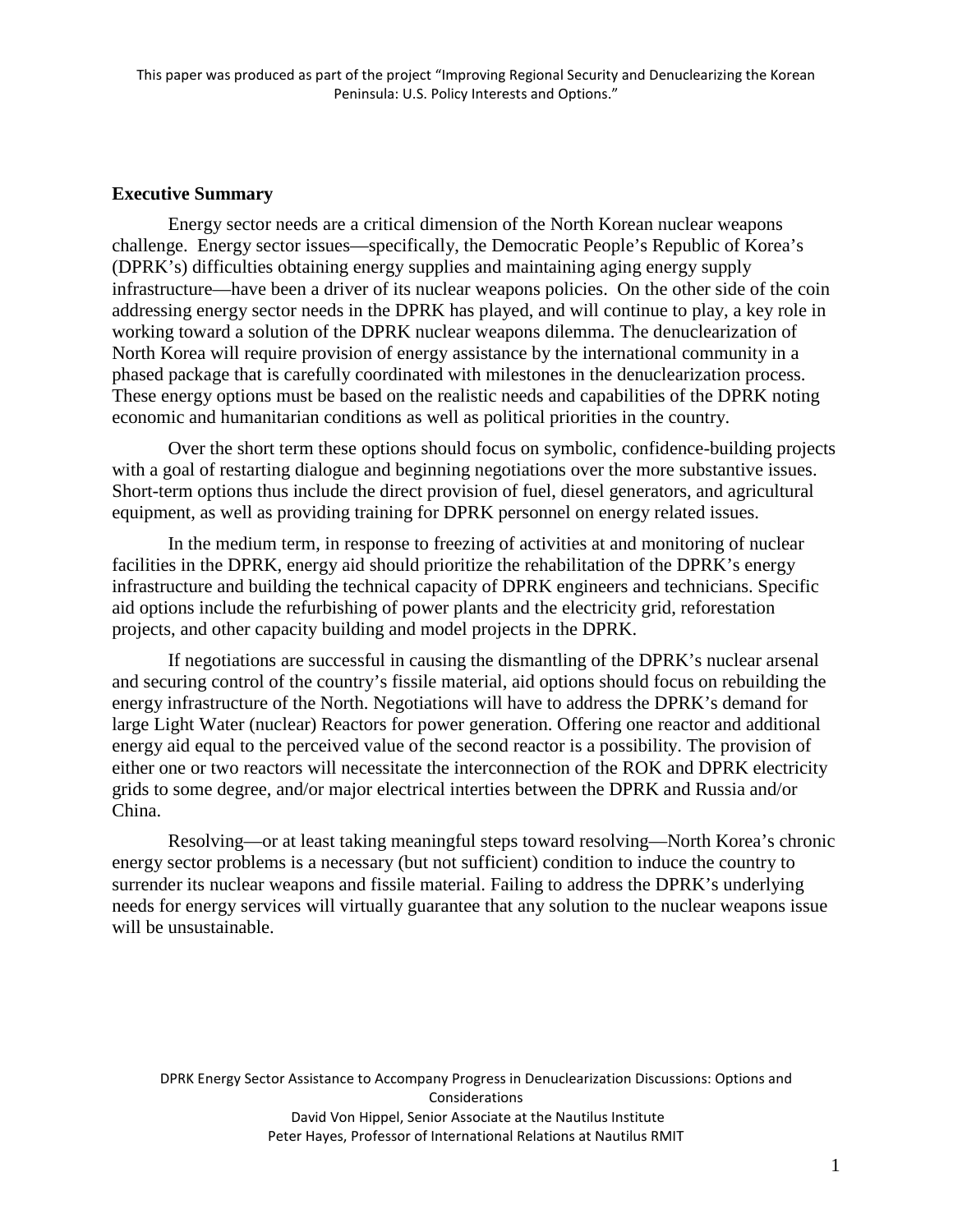# **Table of Contents**

| 1.               |                                                                       |  |
|------------------|-----------------------------------------------------------------------|--|
| 1.1.<br>1.2.     | MATCHING ENERGY SECTOR ASSISTANCE TO "PHASES" IN DENUCLEARIZATION  3  |  |
| 2.               | RECENT HISTORY AND CURRENT STATUS OF THE DPRK ENERGY                  |  |
| 3.               | <b>CONSIDERATIONS IN CHOOSING ENERGY ASSISTANCE OPTIONS  8</b>        |  |
| 3.1.             |                                                                       |  |
| 3.2.             | HOW DO THE OPTIONS CONSIDERED AFFECT THE DPRK ECONOMY AND SOCIETY?  8 |  |
| 3.3.             |                                                                       |  |
| 3.4.             |                                                                       |  |
| 3.5.             |                                                                       |  |
| 3.6.             |                                                                       |  |
| 3.7.             |                                                                       |  |
| 3.8.             | WHAT OPTIONS ARE LIKELY TO BE BENEFICIAL, AND WHICH PROBLEMATIC,      |  |
|                  |                                                                       |  |
| 3.9.             |                                                                       |  |
| 3.10.            | BENEFITS TO COUNTRIES OF CONTRIBUTING TO ENERGY SECTOR AID PACKAGES   |  |
|                  |                                                                       |  |
| $\overline{4}$ . |                                                                       |  |
| 4.1.             |                                                                       |  |
| 4.2.             |                                                                       |  |
| 4.3.             | ENERGY ASSISTANCE OPTIONS MATCHED TO SHORT-TERM NEEDS  18             |  |
| 4.4.             |                                                                       |  |
| 4.5.             |                                                                       |  |
| 5.               |                                                                       |  |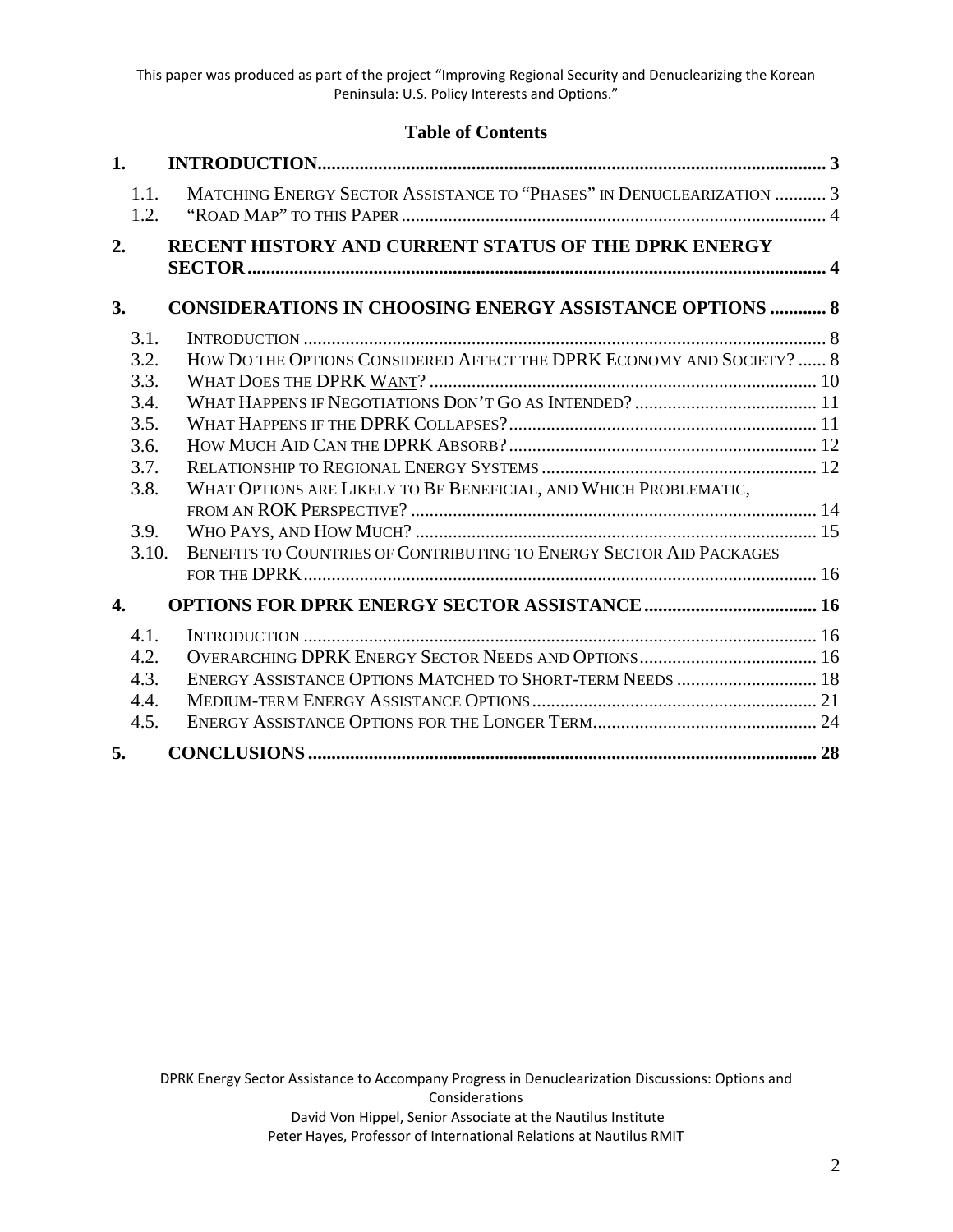## **DPRK Energy Sector Assistance to Accompany Progress in Denuclearization Discussions: Options and Considerations**

# **1. Introduction**

During the decade of the 1990s, and continuing through much of this first decade of the  $21<sup>st</sup>$  century, a number of issues have focused international attention on the DPRK. Most of these issues—starting with the nuclear weapons proliferation issue that is the topic of this report, but also including, military disagreements, economic collapse, trans-boundary air pollution, floods, food shortages, droughts, and tidal waves—have their roots in a complex mixture of Korean and Northeast Asian history, global economic power shifts, environmental events, and internal structural dilemmas in the DPRK economy. Energy demand and supply in general and, arguably, demand for and supply of electricity in particular—have played a key role in many of these high-profile issues involving the DPRK As a consequence, addressing DPRK "denuclearization" has been and continues to be linked with the provision, by the international community (acting both individually and collectively), of assistance in supporting and/or "redeveloping" the DPEK energy sector. Determining which energy assistance options to offer, and when (and how much), requires consideration of DPEK energy needs and capabilities, for a start, but also calls for an examination of potential energy assistance options from a variety of perspectives related to the economic, humanitarian, and economic conditions within the DPRK, as well as broader regional context in which the issue is set..

## **1.1. Matching Energy Sector Assistance to "Phases" in Denuclearization**

In the text that follows, we match potential energy sector assistance options to one (and sometimes more) of three "phases" in denuclearization discussions/agreements:

- **Short-term options**, focusing on the symbolic, confidence-building, and easily-agreed-to items, matched to a primary goal of assembling the parties to restart dialog and to begin the process substantive negotiation on issues related to the DPRK weapons program.
- **Medium-term options**, provided in response to disablement, dismantlement, and monitoring of DPRK nuclear weapons production facilities. These options begin to provide for longerterm infrastructure and capacity-building, while still providing some immediate tangible benefits.
- **Longer-term options**, in exchange, ultimately, for dismantling of nuclear warheads themselves and a handover of fissile material. Longer-term options address major energy sector and economic issues, and must provide what is perceived by the DPRK as significant value.

The actual duration—in months and years—of these phases is very uncertain and, at present, unknowable, as it depends on how discussions proceed, how the parties respond to each other, and how events—related and unrelated to the nuclear weapons issue, and inside and outside of the DPRK—unfold. Given this uncertainty, some of the options designated below as alternatives for one phase or another may need to be accelerated in delivery, to the extent that they can be, within the limits of practicality and DPRK absorptive capacity for aid.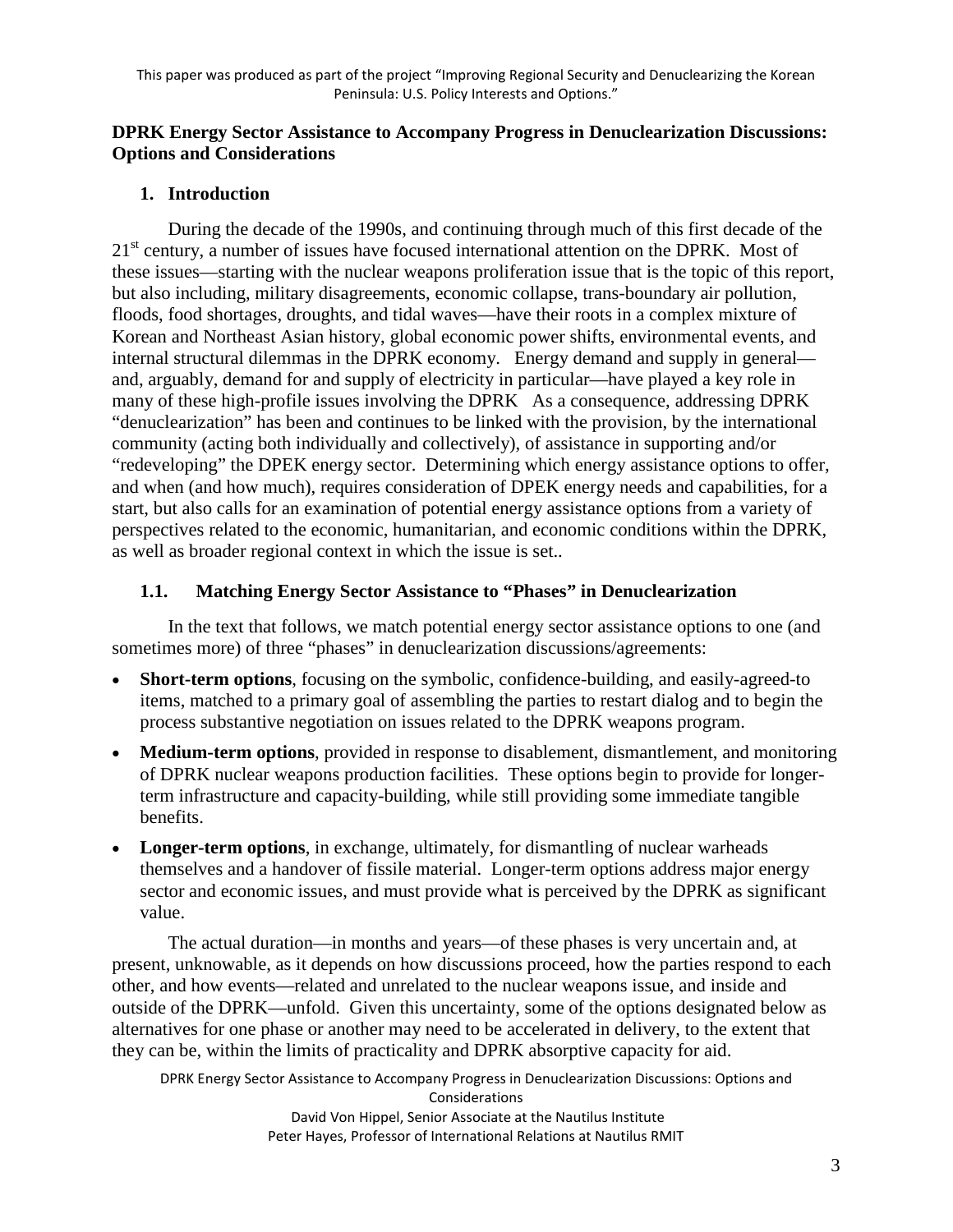# **1.2. "Road Map" to this Paper**

In the remaining subsections of this paper, we:

- Provide a brief review of estimates of recent trends in the DPRK energy sector, describing the setting for potential energy sector assistance activities;
- Identify some of the many goals and considerations involved in choosing, developing, and delivering energy sector assistance options as a part of denuclearization negotiations and activities;
- Describe some of what we see as the most promising options for energy sector assistance by "phase", and provide a summary evaluation of how the options fit (or do not) with the goals and considerations identified; and
- Offer our conclusions as to which options, in particular, are likely to prove most fruitful, where we see key pitfalls, and what issues will require particular attention as negotiations proceed.**.**

# **2. Recent History and Current Status of the DPRK Energy Sector**

In the following few pages, we provide a very brief introduction to the recent trends in and current status of the DPRK energy sector. Please see our more comprehensive reports on the topic for further details*[1](#page-4-0)* .

The economic, if not social and political, landscape in the DPRK has changed markedly during the 1990s. Although little data have been available from inside the DPRK, information from outside observers of the country indicates that the North Korean economy was at best stagnating, and most probably in considerable decline, through the mid-1990s. This economic decline has been both a result and a cause of substantial changes in energy demand and supply in North Korea over the last decade. Though recent anecdotal evidence suggests that the economy in some parts of the DPRK, particularly near Pyongyang, may have improved somewhat between about 2003 and 2006, it is not clear that the energy supply situation has changed substantially for the better nationwide since 2000.

Among the key energy-sector changes on the supply side in the DPRK in the early 1990s were a vast drop in imports of fuels from the Soviet Union and Russia. Though China continues to supply a largely steady 500,000 tonnes or so of crude oil per year to the one of the DPRK's two refineries that still operates, oil import restrictions have reduced the availability of refined

DPRK Energy Sector Assistance to Accompany Progress in Denuclearization Discussions: Options and Considerations

<span id="page-4-0"></span><sup>&</sup>lt;sup>*1*</sup> See D.F. von Hippel and P. Hayes (2007), Fueling DPRK Energy Futures and Energy Security: 2005 Energy Balance, Engagement Options, and Future Paths (Nautilus Institute Report, available as

[http://www.nautilus.org/fora/security/07042DPRKEnergyBalance.pdf\)](http://www.nautilus.org/fora/security/07042DPRKEnergyBalance.pdf), for details on the estimates provided in these figures and for related information. Other related articles by the authors include von Hippel, D.F., and P. Hayes (2007), "Energy Security for North Korea", Science, volume 316, pages 1288 – 1289, June 1, 2007; and . von Hippel, D.F., and P. Hayes (2008b), "Growth in Energy Needs in Northeast Asia: Projections, Consequences, and Opportunities", paper prepared for the 2008 Northeast Asia Energy Outlook Seminar, Korea Economic Institute Policy Forum, Washington, DC, May 6, 2008, and available as [http://www.keia.org/Publications/Other/vonHippelFINAL.pdf.](http://www.keia.org/Publications/Other/vonHippelFINAL.pdf)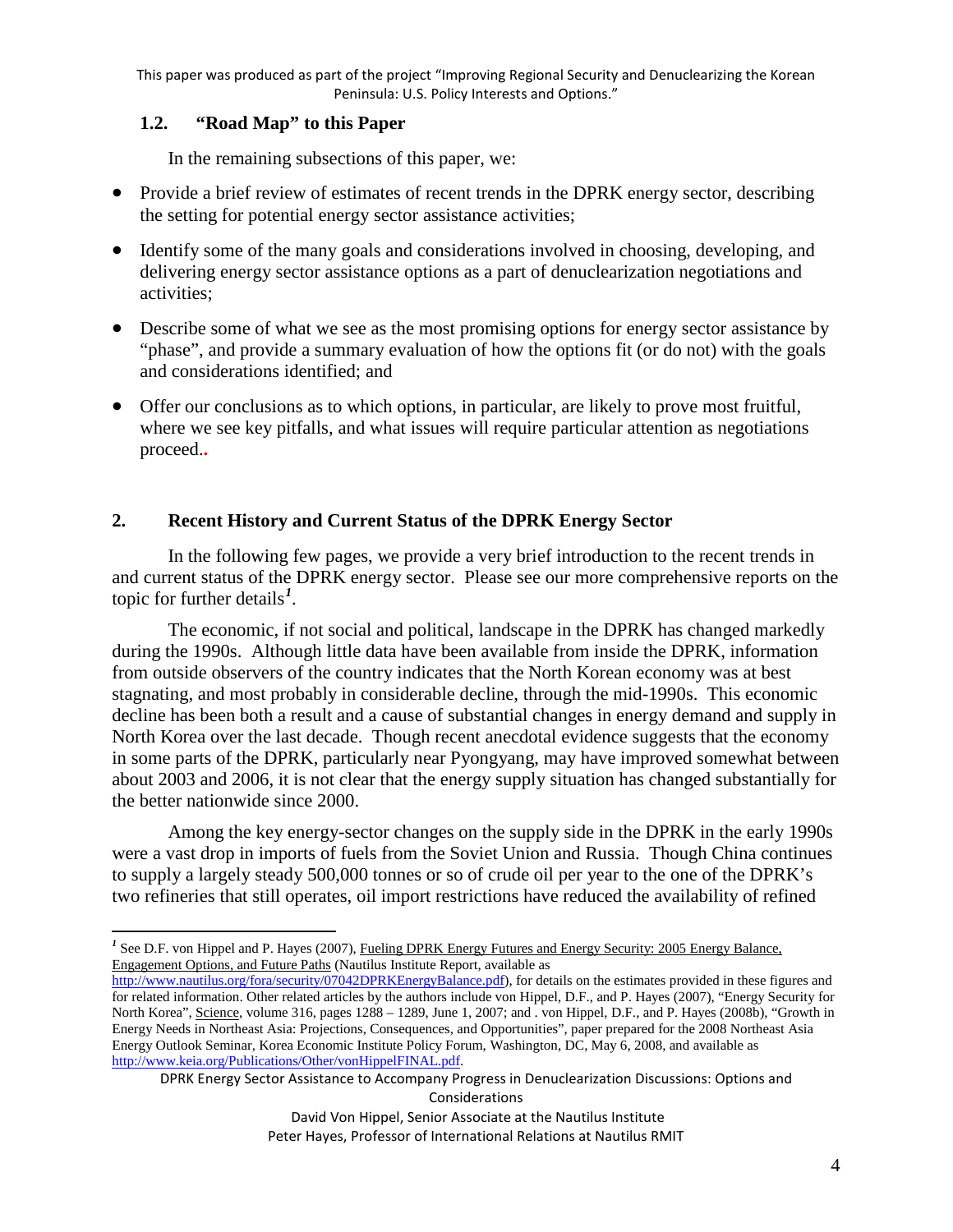products in the DPRK. These restrictions arose partly (if indirectly) from external economic sanctions, and partly from North Korea's inability to pay for oil imports with hard currency. This lack of fuel, particularly for the transport sector, has contributed to the DPRK's economic malaise since 1990. Also contributing to the decline in the country's economic fortunes has been the inability to obtain key spare parts for both energy infrastructure and for factories, including factories built with foreign (often Soviet) assistance and/or technology in the 1970s (or earlier).

Among the other key changes (or continuing processes) for the energy sector since the mid-1990s have been:

- Continuing degradation of **electricity generation infrastructure** due to lack of spare parts, maintenance not performed, or use of aggressive (high sulfur) fuels in boilers designed for low-sulfur coal.
- Continuing degradation of **electricity transmission and distribution** infrastructure, resulting in much **reduced availability and quality of electricity** in most parts of the country away from Pyongyang, and in the last year or so, significant problems in Pyongyang as well.
- Continuing **degradation of industrial facilities** in general, and the damage to industrial electric motors from poor-quality electricity. Lack of markets (since the breakup of the USSR) for DPRK industrial good has reduced fuel demand in those factories that are applicable.
- Evidence of significant international trade in **magnesite (or magnesia**—a valuable mineral used for lining furnaces**)**, and, more recently, in coal and iron ore (trade with China) and other minerals.
- Continuing difficulties with **transport of all goods, especially coal,** and reduced availability of passenger transport.
- Difficulties in **coal production** related to lack of electricity, as well as mine flooding (in the Anju and other regions) and lack of production and safety equipment.
- Some **economic revival** has been noted since 2000, but mostly, it seems, associated with foreign aid, small markets and restaurants, small export-oriented industrial facilities, trade in raw materials with China, and/or in other areas of the economy that are generally not energy intensive.

Figure 1 compares estimated final energy demand by sector for the years 1990, 1996, 2000, and 2005,*[2](#page-5-0)* and Figure 2 provides the same comparison for energy demand by type of fuel. In addition to the marked decrease in overall energy consumption, there are two notable features of these comparisons. The first is that, compared with 1990, the residential sector uses a larger share of the overall energy budget, while the industrial sector share shrinks to a third of the total. This change is the combined result of continued reduction in fuel demand in the industrial sector,

<span id="page-5-0"></span><sup>&</sup>lt;sup>2</sup> We are updating the DPRK sector analysis from 2005 to a 2007 base year, but have not completed this work. The slow growth of the DPRK economy, however, and the ending of Six-Party Talks Phase 2 heavy fuel imports, suggests that the 2005 figures are likely to be similar to current figures for energy supply and demand.

DPRK Energy Sector Assistance to Accompany Progress in Denuclearization Discussions: Options and Considerations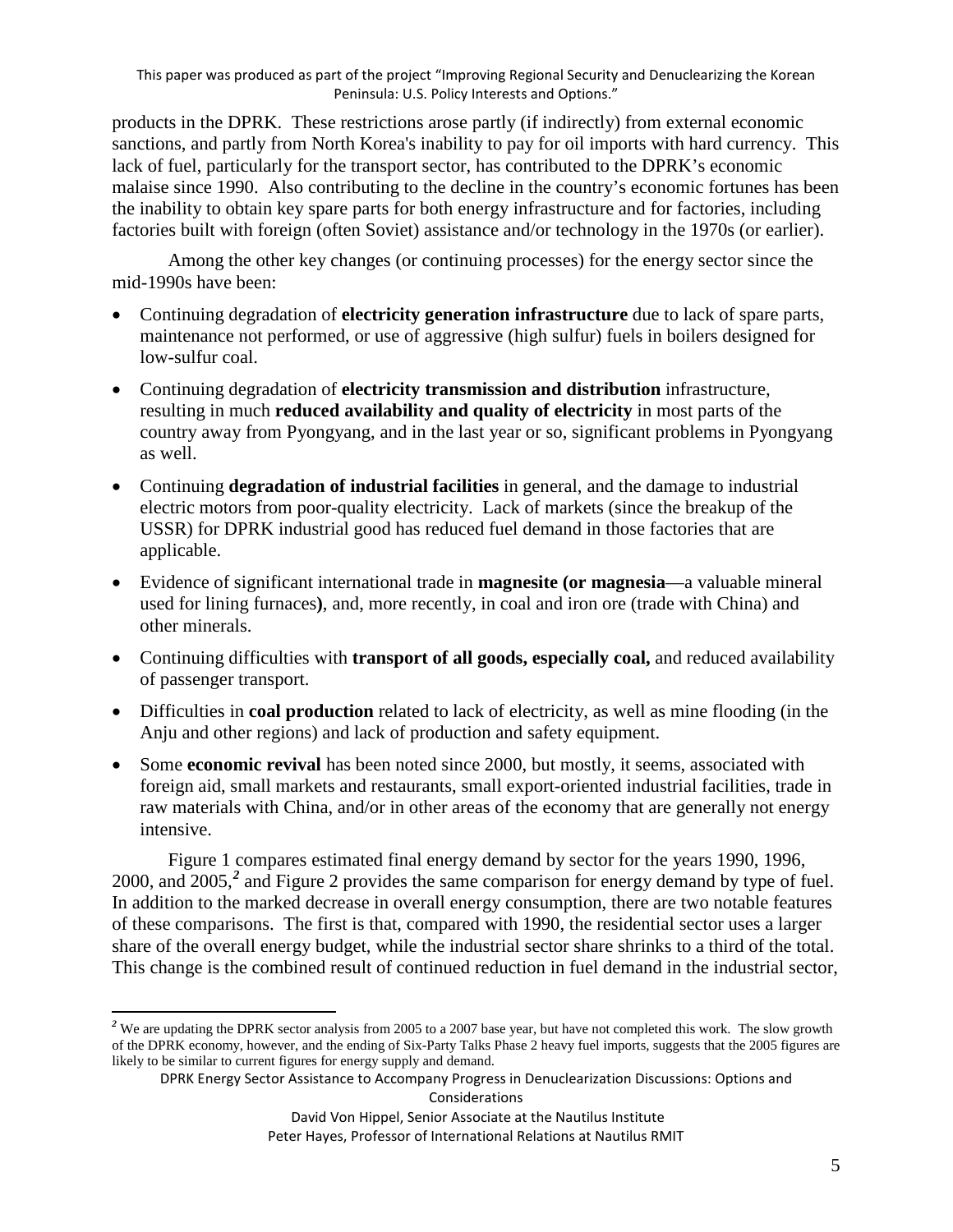relatively constant use of wood and other biomass fuels in the residential sector, and reductions in the use of other residential fuels (notably coal and electricity) that are not as severe as the reductions experienced in the industrial sector. Second, and for similar reasons, the importance of wood/biomass fuels to the energy budget as a whole is estimated to have increased dramatically over the course of the 1990s, persisting into the current decade, while the importance of commercial fuels has decreased. Increased use of wood and other stresses have resulted in significant deforestation and degradation of forest lands in the DPRK.



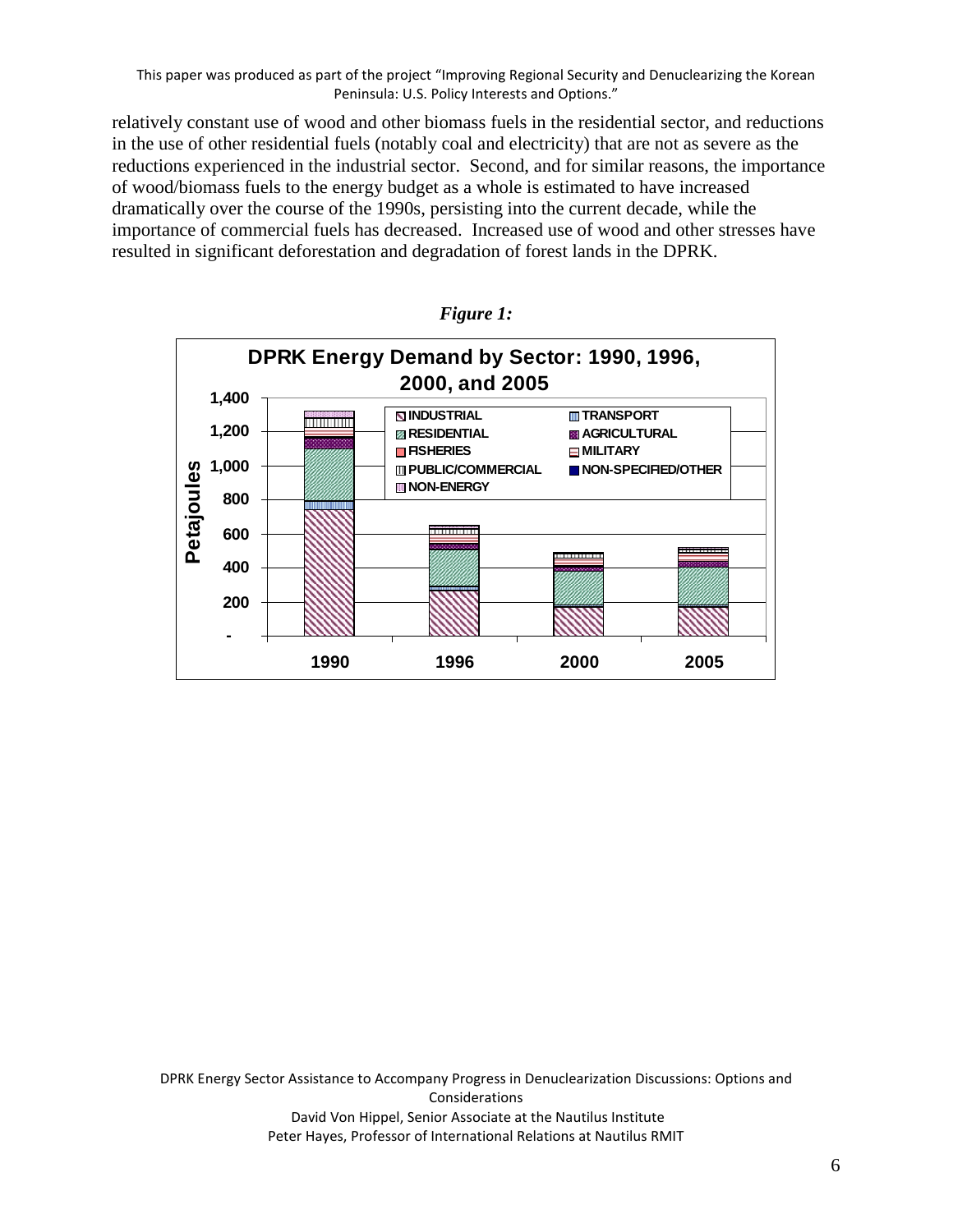

*Figure 2:*

Lack of fuels in many sectors of the DPRK economy has caused demand for energy services to go unmet. When and if supply constraints are removed there is likely to be a surge in energy (probably particularly electricity) use, as residents, industries, and other consumers of fuels increase their use of energy services toward desired levels.

The DPRK electricity sector is often a focus of interest, both for the impact that the sector has on the economy of the DPRK and on the daily lives of its citizens, and also because the status of the electricity sector had (and may again have) important political implications related to the former KEDO (Korean Peninsula Energy Development Organization) Light Water Reactor (LWR) project, and to electricity grid interconnection options*[3](#page-7-0)* . Analysis of the current status of the DPRK electricity sector suggests that the thermal power generation system in the DPRK has been eroding significantly. In virtually all of the large power stations, only selected boilers and turbines are operating, and those that are still in use mostly operate at low efficiency and low capacity factors*[4](#page-7-1)* due to maintenance problems and lack of fuel. As a consequence of the difficulties with thermal power plants, **hydroelectric plants** have shouldered the burden of power generation in the DPRK, but hydroelectric output is limited by maintenance problems and, equally importantly, the seasonal nature of river flows in the DPRK.

<span id="page-7-0"></span><sup>&</sup>lt;sup>3</sup> For a more thorough discussion of this issue, see the Nautilus essay Modernizing the US-DPRK Agreed Framework: The Energy Imperative (D. Von Hippel, P. Hayes, M. Nakata, T. Savage, and C. Greacen, 2001), available as [http://www.nautilus.org/DPRKBriefingBook/agreedFramework/ModernizingAF.pdf.](http://www.nautilus.org/DPRKBriefingBook/agreedFramework/ModernizingAF.pdf) *<sup>4</sup>* The "capacity factor" of a power plant reflects the equivalent fraction of time (for example, during a year) that the power plant

<span id="page-7-1"></span>is producing its full rated output.

DPRK Energy Sector Assistance to Accompany Progress in Denuclearization Discussions: Options and Considerations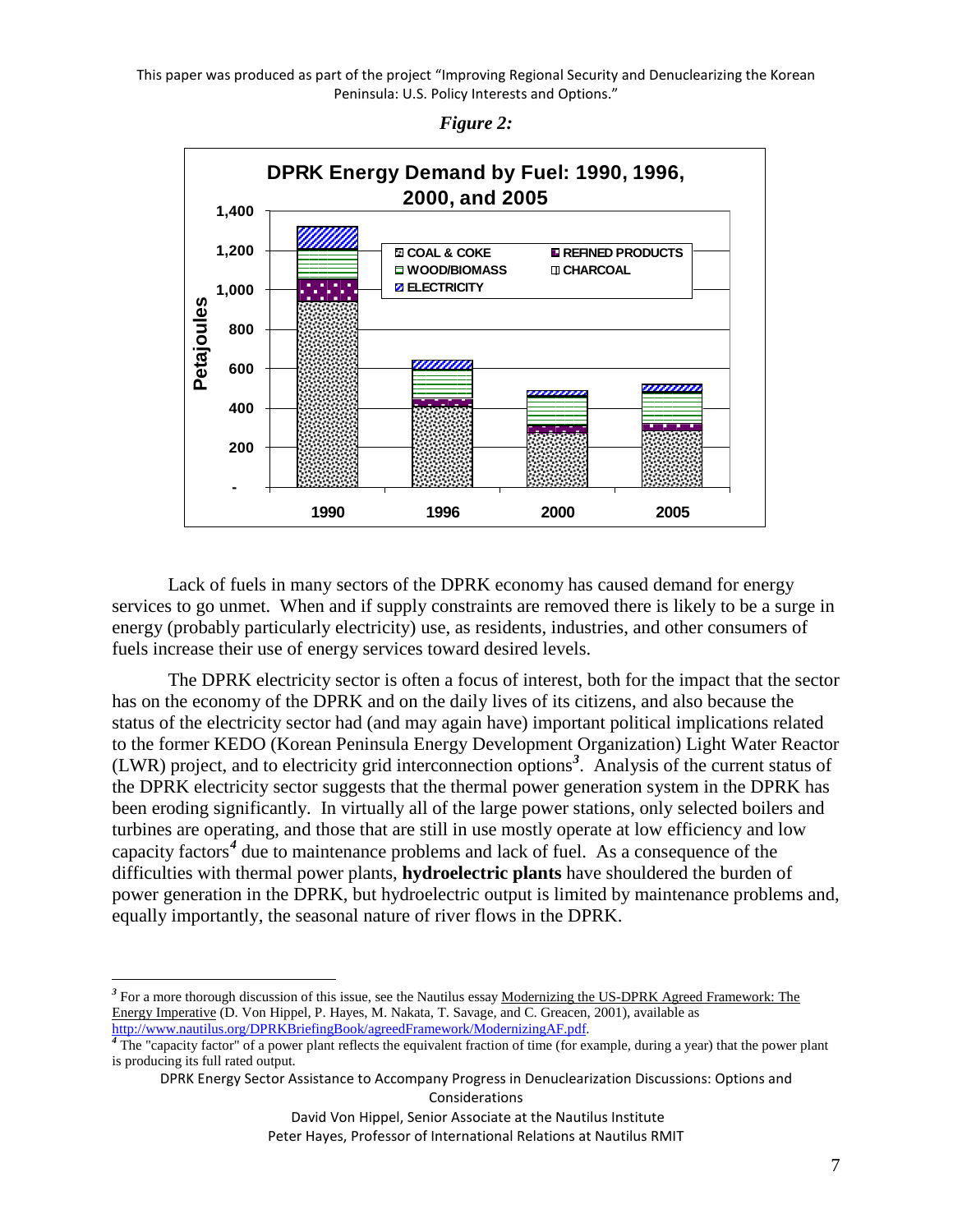The total estimated supply of electricity decreased substantially between 1990 (46 terawatt-hours, or TWh*[5](#page-8-0)* ) and 1996 (23 TWh), and fell still further (by our estimate) by 2000 (to 13 TWh), before increasing somewhat to an estimated 16.6 TWh in 2005.

# **3. Considerations in Choosing Energy Assistance Options**

## **3.1. Introduction**

As is clear from even a cursory review of the other sections of this Report, the nuclear weapons issue and the DPRK's energy sector are only two aspects of the DPRK's national situation, and only a part—albeit an important one from many perspectives—of the concerns that the DPRK's situation raises among the countries of the region and the international community as a whole. As such, any energy assistance options will and should invariably be reviewed not just on the basis of what "works" for the DPRK economy and energy sector, and what gets the job done in terms of denuclearization agreements, but should and will be judged based on other criteria as well.

## **3.2. How Do the Options Considered Affect the DPRK Economy and Society?**

Ultimately, most of those who have thought about the DPRK and its international setting would agree that the overall, long-term goal of the international community's diplomatic efforts involving the DPRK is to help to transform it into a "normal" country. That is, to catalyze a transformation of the DPRK into a country that, for example, is (at least largely) at peace with its neighbors and other nations, operates by rules that other countries can understand and live with (including abiding by international standards and conventions), is able to feed and provide the basic necessities for its people, engages in (at least relatively) free economic discourse with other nations, and attains acceptable standards with regards to the human rights of its populace*[6](#page-8-1)* .

An energy assistance option that helps the DPRK in evolving into a nation that is more positively engaged in the international community would include one, or more, of the following attributes:

• Help to fulfill basic human needs. Energy assistance options should ideally also help to improve the daily lives of North Koreans by improving access to one or more of food, health care, education, safe drinking water, effective sewage treatment, and, of course, energy services. Energy services here means the services that energy use provides, including lighting, home/office heat and cooling, cooking, reliable electricity supplies to allow

<span id="page-8-0"></span><sup>&</sup>lt;sup>5</sup> One terawatt-hour is equal to 3600 terajoules, 3.6 million gigajoules, or one billion kilowatt-hours (kWh). By way of comparison, the District of Columbia used about 12 TWh of electricity in 2007 (US Department of Energy, Energy Information Administration, [http://www.eia.doe.gov/cneaf/electricity/st\\_profiles/dc.html\)](http://www.eia.doe.gov/cneaf/electricity/st_profiles/dc.html), which was perhaps a little more, after accounting for losses in electricity transmission and distribution, than the whole of the DPRK used in 2

<span id="page-8-1"></span> $\delta$  Of course, one path for achieving these goals is likely to be reunification of the Korean peninsula—depending on the conditions and timing of reunification. Here, we treat the goals discussed as basically independent of reunification, though there are likely to be significant overlaps between achieving these goals and the prospects for reunification.

DPRK Energy Sector Assistance to Accompany Progress in Denuclearization Discussions: Options and Considerations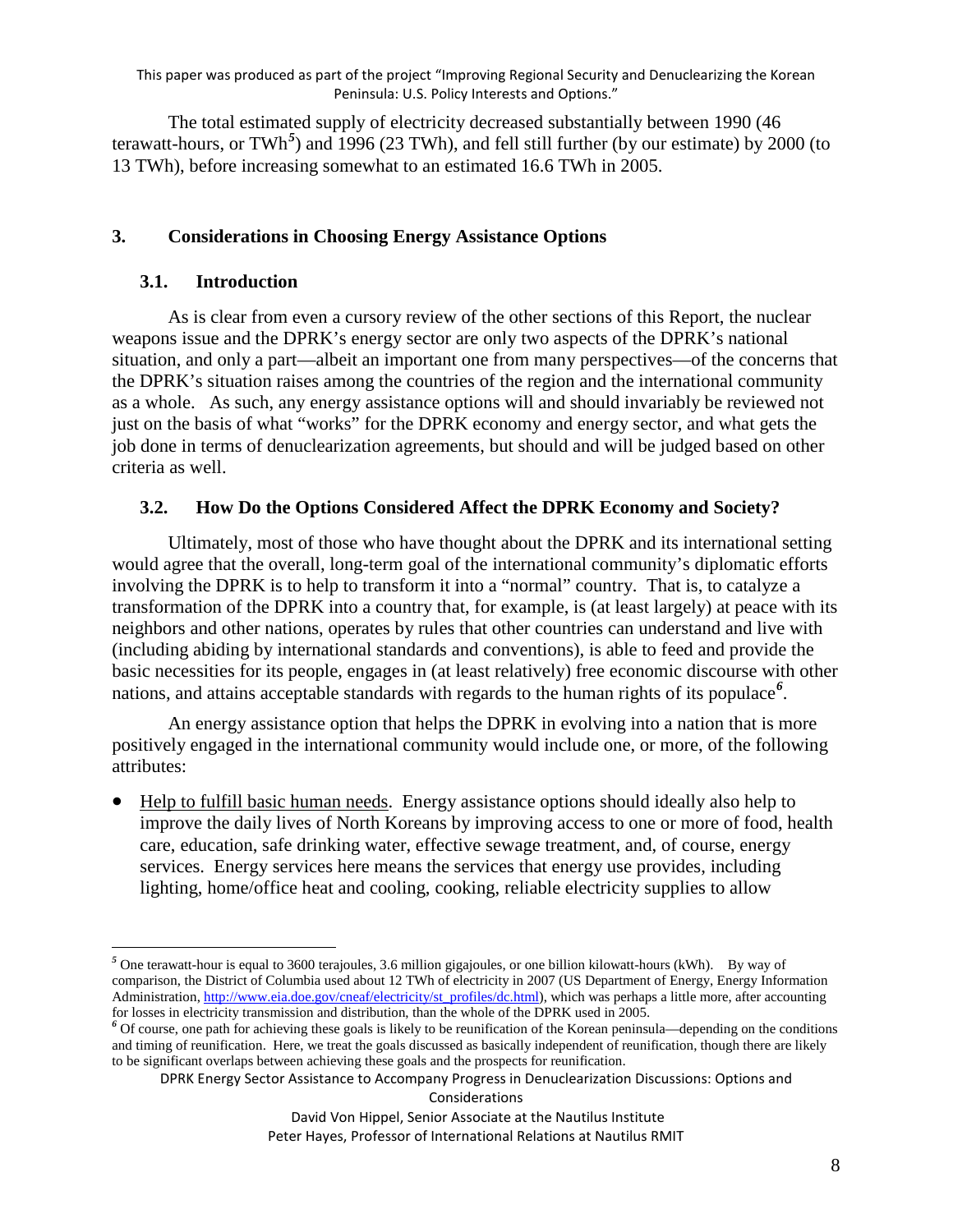increased productivity, human/goods transport, and other services. In short, energy assistance in the DPRK should meet international norms for increasing welfare in an equitable manner.

- Contribute significantly toward meeting energy needs. Options offered (beyond the first symbolic/confidence-building options) should be at a level that will demonstrably contribute toward energy needs. This may mean providing a significant (perhaps on the order of a percent or a few percent) fraction of current energy needs, or perhaps meeting a larger fraction of needs of a crucial fuel (electricity, heat, specific petroleum products) or of a particular energy end-use (for example, efficiency improvements for lighting or for district heat).
- Build human capacity. The process of providing/applying energy assistance options should offer training to DPRK workers, officials, architects, engineers, technicians, and others that can be applied as the North Korean economy improves.
- Build economic opportunities. As much as possible, energy sector assistance options should be tuned toward building opportunities for the DPRK to provide for itself in key sectors, and to earn from (non-military) exports. These kinds of opportunities could derive, for example, from training individuals and organizations to provide key energy goods and services, or from energy infrastructure refurbishment in areas where a consistent supply of energy could help to spur production. Many of these economic imperatives should be guided by efficiency measures that are standard norms in international development assistance and market-based investments.
- Allow (or effectively require) the engagement of DPRK citizens with those of other nations. Our experience in working with DPRK officials and technicians has been that the fastest way to change DPRK attitudes about those in other countries is to offer learning opportunities combined with person-to-person contact. Such assistance options could include developing opportunities for private companies from outside the DPRK—carefully vetted and briefed to work with DPRK organizations; and enterprise-level training inside and outside the DPRK.
- Offer environmental benefits. Energy assistance options should, where possible, address chronic or acute DPRK environmental problems. From erosion due to deforestation, to indoor air pollution from the use of poor cooking and heating fuels and equipment, to industrial effluent problems, to air pollution from decaying boilers lacking emissions control equipment, the opportunities to provide environmental benefits are many.
- Increase energy security, as well as sustainability. Energy security includes diversity of supply by geographic area, fuel type, and technology; resilience of critical infrastructure against vulnerability to cascading network failures, to attack, and to the effects of climate change and other factors, including dual use dimensions of fuel cycles in relation to militarily useful technological diffusion and acquisition.
- DPRK Energy Sector Assistance to Accompany Progress in Denuclearization Discussions: Options and Considerations • Be visible to North Koreans**.** To the extent possible, energy assistance options should demonstrate to the North Korean populace that foreigners are "there to help", and thus begin to demonstrate the benefits of international engagement to the DPRK society, increasing, by

David Von Hippel, Senior Associate at the Nautilus Institute Peter Hayes, Professor of International Relations at Nautilus RMIT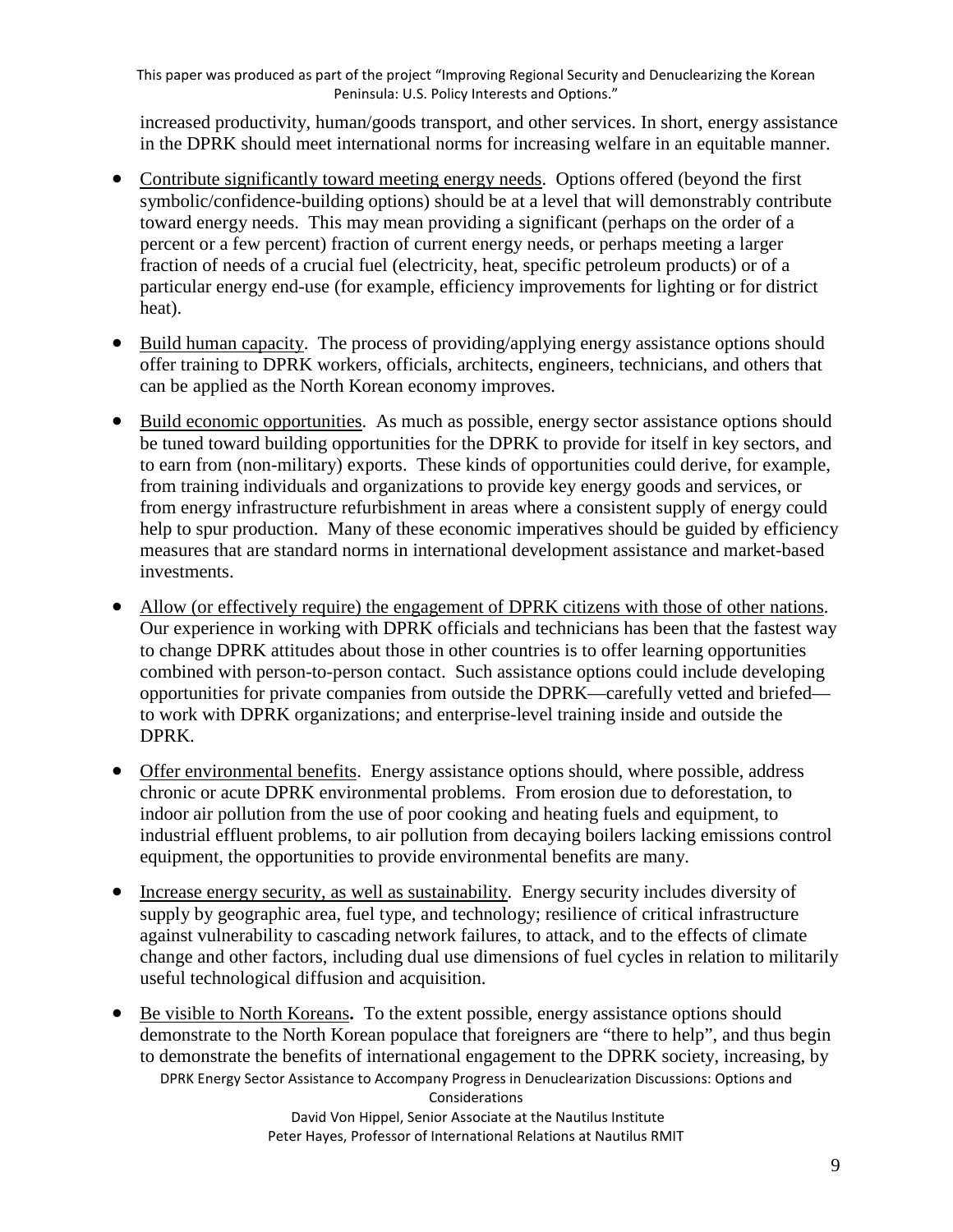degrees, the acceptance of outsiders, at least on a non-official level. Food and other assistance provided in recent years, along with expanded trade (especially with China), have undoubtedly helped to start this process, and should be built upon.

## **3.3. What Does the DPRK Want?**

Once negotiations begin, it will be easier to reach agreement on energy assistance options that the DPRK negotiators see immediately to be valuable. There are several sources of information that can be used to assist in figuring out which options these would be. Experience in negotiations to date (that is, since at least 1994) have shown that the DPRK will accept heavy fuel oil (HFO) as a mode of stopgap energy assistance. The DPRK has also accepted the concept of "equivalence" whereby HFO as fuel is converted to a dollar equivalent, and then those dollars are used to purchase materials or hardware that are acceptable to the DPRK and external parties. Other DPRK requests made through official channels have focused on equipment and supplies to rebuild key infrastructure, especially thermal power plants, district heating plants, and coal supply infrastructure, as well as the electricity transmission and distribution network. And of course (and we touch upon this topic again later in this section), the request/demand for lightwater reactor nuclear plants (LWRs), provision of which that were the foundation of the 1994 Agreed Framework is a major point of national prestige, despite the severe practical limitations involved in operating LWRs in the DPRK.

\In non-official settings, DPRK delegations have also noted the upgrading of large thermal and hydroelectric plants as an emphasis, and have also stressed the national goal of acquiring nuclear power, but have also expressed sincere desires for assistance and training in areas such as improving building energy efficiency (and energy efficiency more generally throughout the economy), and small- and medium-scale renewable energy technologies (solar, wind, hydro, production of methane gas from wastes). A key focus of DPRK energy delegations attending international meetings has always been building human and institutional capacity, including acquisition of technical materials, receiving instruction in basic energy concepts and in the use of design and analysis tools and software, and, generally, learning so as to bring DPRK capabilities up to speed with those in other countries.

The difference between the official and non-official "wish lists" noted above underscores a negotiating reality: different actors in the DPRK—with different amounts of control over the negotiations—will likely have different perspectives on what are acceptable as preferred energy sector assistance options:

- For the **DPRK's leadership**, the options accepted should, from a domestic perspective, reflect well on Kim Jong Il's leadership, and not cross anti-US, pro-military first lines if possible.
- Again from the perspective of **DPRK leadership**, from a geopolitical perspective, attractive options will be those that offer the benefits of standing up to and reducing dependence on China, holding the United States at arms length but building a cooperative relationship, using the ROK where possible against the United States, China and Japan; and engaging Russia to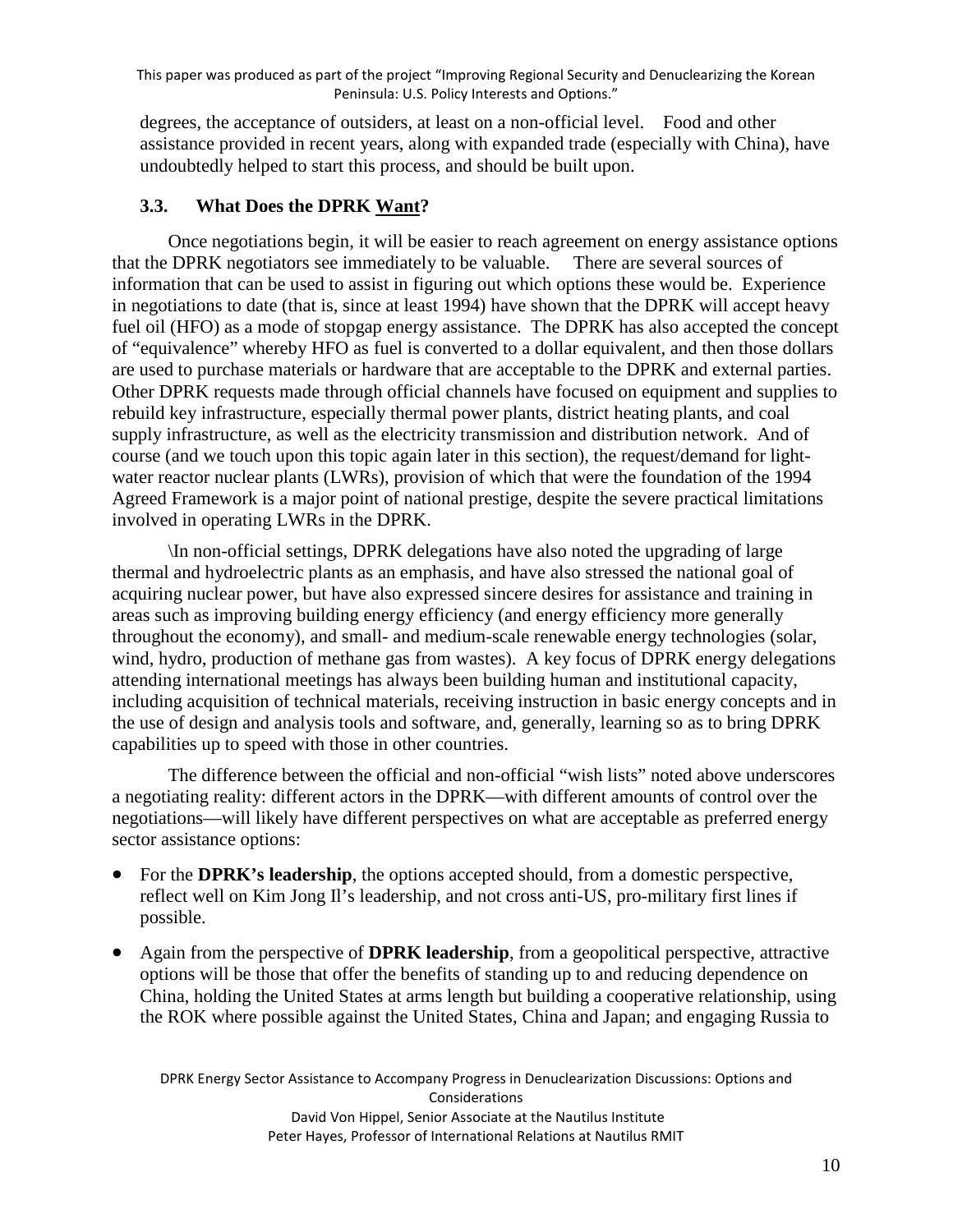provide marginal leverage against the other great powers, serving as a buffer against the ROK, and keeping pressure on Japan via other parties.

- For those **DPRK diplomats** in lead roles in negotiations, their interest will be in how agreements are achieved; they will seek to use the Agreed Framework precedents wherever possible and to direct external energy support into channels from which they can extract rent or over which they can earn and bank credit with other state agencies.
- **DPRK economic planners**, who will play a minor support role at talks will be interested in issues associated with financing and obtaining access to international financial institutions, including Japan reparations, and short-term access to ROK support, as well as in topics such as capacity-building of a technocratic elite, building a relationship with the United States through training and study in the US, and development of free trade zones, big cities, big industry, foreign-exchange earning enterprises (including mines), and supporting the DPRK military/industrial complex.
- For **energy planners and line agencies**, who will likely not be represented at the talks, but might be consulted, their interests will lie in options that rebuild the coal and electricity generation/transmission/distribution sectors, and improve supplies of refined product through imports, distribution improvements, and expanded domestic refining of crude oil.
- **Humanitarian and social-economic needs** can be expected to have little or no DPRK voice in the negotiations.

# **3.4. What Happens if Negotiations Don't Go as Intended?**

Success in inducing the DPRK to give up its nuclear weapons and nuclear weapons production capabilities is, unfortunately, not necessarily the only outcome of negotiations. The DPRK could simply decide that it will not, under any circumstances, give up its weapons, and if so, the rest of the world will need to decide on a response. Based on past experience, the most likely response is continued isolation at the equivalent of roughly recent levels, in which case it is reasonable to ask whether any of the energy options provided in either the short or mediumterm phases would be likely to make the DPRK more of a threat to the rest of the world, rather than less. It should be noted that this situation—which would extrapolate indefinitely recent trends of very modest economic improvement and very limited opening—could be the result not just of the DPRK refusing to "play ball", but of other actors failing to reach agreement (either between countries or, for example, between the US Congress and Executive Branch) on a consistent, sustained approach to negotiations, and/or fail, for one reason or another, to live up to the agreements made.

# **3.5. What Happens if the DPRK Collapses?**

There is a very real possibility, with incalculable odds, that the DPRK political system may collapse. Whether this is triggered by the death of Kim Jong Il before a succession strategy has been broadly agreed to, by another natural disaster that heaps just too much more misery on the North Korean people, or by a power struggle between DPRK factions (and/or a loss of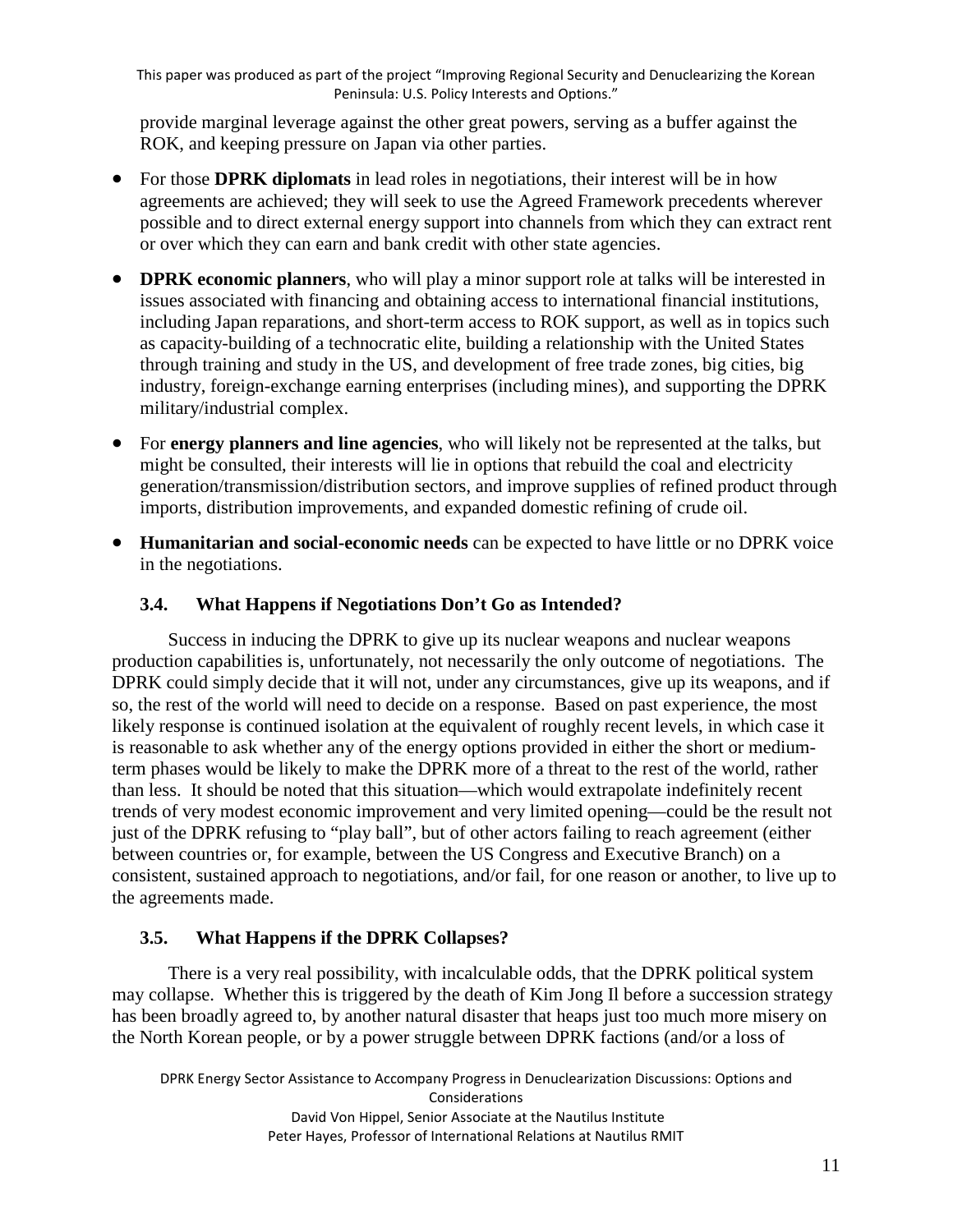control of rank-and-file-soldiers by military commanders)—or a combination of these and/or other situations unanticipated—the result is likely the same: the ROK, with backing by the US and others (and watched, perhaps, with some apprehension by China), would need to somehow pick up the pieces of a shattered country. Given that such a collapse is conceivable, albeit of unknown (and in our view, based on eighteen years of direct experience of the DPRK in "crisis," very low) probability, it is nonetheless prudent to ascertain which of the assistance options provided in various phases will prove helpful, which unhelpful, and which neutral to efforts by the ROK to rebuild the collapsed North? This question is important both to ensure that the ultimate reconstruction burden for the ROK and the international community arising from the DPRK's "black hole" is minimized; but also to provide the international community with some measure of influence and even direct leverage on the ROK's decisions as to what to do with nuclear weapons, fissile material, technology, and personnel that it might inherit from the DPRK's collapse. It is by no means a given that the ROK will simply give them up.

#### **3.6. How Much Aid Can the DPRK Absorb?**

An important consideration in negotiating, and even more important in planning and delivering, energy aid options and packages to the DPRK is determining how much of a given option the DPRK can absorb in a given amount of time. Heavy fuel oil deliveries under the Agreed Framework were a case in point: in many years, the DPRK actually lacked the capacity to use the amounts of oil provided. Other types of capacity constraints are human and organizational. Too much aid too fast will outstrip the ability of DPRK ministries to put the aid to use, and the abilities of donors to ascertain that the aid is being used properly, and/or result in wastage through graft. We estimate that until training programs are completed, the DPRK can usefully absorb roughly \$100 million of non-fuel energy assistance per year, at most.

#### **3.7. Relationship to Regional Energy Systems**

The growth in energy use in the region, and its attendant problems, together with the energy, financial, human, and technological resources available in the countries of the region, create opportunities for energy-sector cooperation in Northeast Asia. These opportunities include integration of conventional energy supply infrastructure (gas and oil pipelines, liquefied natural gas terminals, and electricity grid interconnections), cooperation on energy efficiency and renewable energy development, cooperation on regional emergency and strategic fuel storage, and cooperation on nuclear fuel-cycle facilities. As the major untapped resource base that would feed many of the regional energy transmission options are located in the Russian Far East, and one of the key potential customers for Russian gas and electricity (in particular) is the ROK, energy planners in the ROK and Russia have, not surprisingly, considered for many years the possibility of cooperation activities involving the "country in-between", that is, the DPRK.

Solving the DPRK nuclear issue may not be a strictly necessary condition to allow significant regional cooperation on energy issues and infrastructure, but it would certainly be helpful, and would probably accelerate activities in a number of ways, and for a number of reasons—including the advantages of a regional context for engagement of the DPRK on energy issues. Even once the nuclear issue is (at least largely) addressed, however, considerable challenges to bringing the DPRK into regional cooperation activities will remain. To cite just a

DPRK Energy Sector Assistance to Accompany Progress in Denuclearization Discussions: Options and

Considerations

David Von Hippel, Senior Associate at the Nautilus Institute Peter Hayes, Professor of International Relations at Nautilus RMIT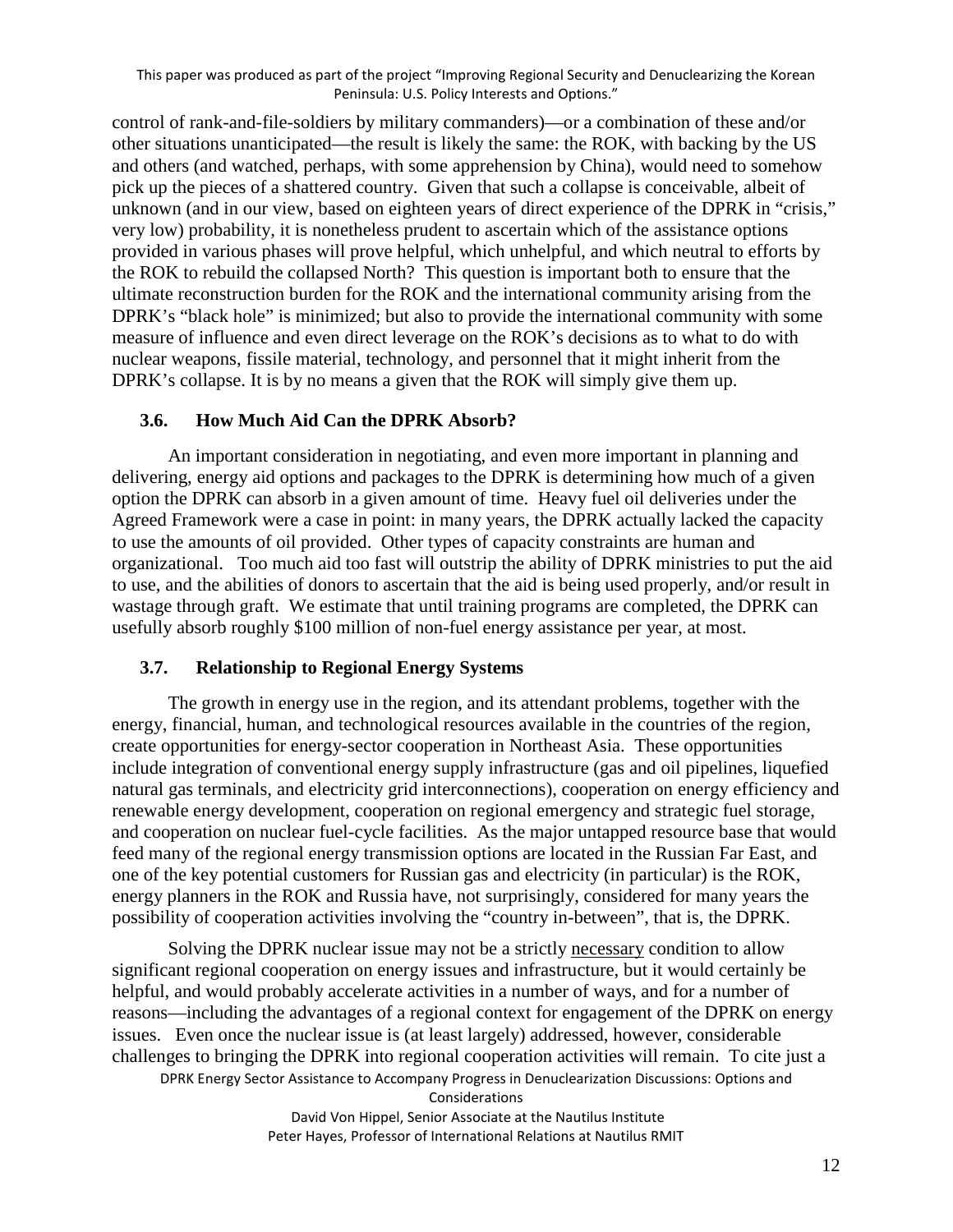few examples, significant efforts will be needed to upgrade DPRK infrastructure, provide capacity building, and help to reform legal and administrative systems to allow DPRK to participate fully in regional initiatives (in many cases, similar efforts will be needed in other countries as well). "Geopolitics", that is, consideration of the impacts of regional energy cooperation activities on the relations between powers great and smaller both within and outside the region, are also likely to come into play—in ways that may be difficult to predict—as resolution of the DPRK nuclear issue nears.

In addition to the challenges noted above, resolution of the DPRK nuclear issue would undoubtedly open opportunities for cooperation on energy issues; and in this context, regional network integration would offer negotiating options with the DPRK, although these regional projects would be capital-intensive and long-term. For example, as the DPRK economy becomes more integrated with the economies of the region, pipelines and transmission lines could be developed to pass through to take direct route to ROK, providing service to the DPRK as well. Additional markets for all types of technologies (and services) would open as the DPRK is redeveloped. In fact, the redevelopment of the DPRK will provide a considerable opportunity to install efficient end-use equipment and renewable energy systems, as the DPRK economy (and infrastructure) will need to essentially be rebuilt from the ground up. In the process the DPRK may in a way provide a "laboratory" for application of energy efficiency and renewable energy measures in a way that other nations, with infrastructure that has been more recently updated, cannot. Regional cooperation on energy sector initiatives also provides an opportunity to utilize DPRK labor, and to help to build a sustainable economy in the DPRK. Finally, as the final international rules for applying Clean Development Mechanisms (CDM), which allow the credit for greenhouse gas emissions reduction between nations, are worked out, redevelopment in the DPRK may provide a host of opportunities for countries within and outside the region to apply CDM in energy sector investments in the DPRK*[7](#page-13-0)* .

A special challenge—and opportunity—related to energy sector cooperation in Northeast Asia is related to the potential influence of the Simpo/Kumho (DPRK) nuclear reactors on grid interconnection proposals. As the major element of a 1994 agreement between the United States (and its allies) and the DPRK, a consortium of nations (the United States, ROK, Japan, and the European Union), organized the Korean Peninsula Energy Development Organization (KEDO) to finance and build the reactors. Until the beginning, in late 2002, of the current impasse between the DPRK and the United States (in particular, though other countries are involved in and assisting in attempting to resolve the dispute as well) over the DPRK's alleged nuclear weapons programs, KEDO was providing financing for and constructing two 1150 MW light water reactors (LWRs) at the Kumho site near Simpo on the East coast of the DPRK. Though KEDO was been officially shut down, as of mid-2006, and the LWR project "terminated" (see [http://www.kedo.org/\)](http://www.kedo.org/), completion of the reactor project remained, as noted above, a key point of negotiation in the Six-Party Talks, and continues as a key political demand of the DPRK.

<span id="page-13-0"></span>*7* For additional detail on this topic, see "Future Northeast Asian Regional Energy Sector Cooperation Proposals and the DPRK Energy Sector: Opportunities and Constraints", published by the authors in ERINA REPORT, June, 2008 [\(http://www.erina.or.jp/en/Publications/er/pdf/Er82.pdf\)](http://www.erina.or.jp/en/Publications/er/pdf/Er82.pdf), and "Growth in Energy Needs in Northeast Asia: Projections, Consequences, and Opportunities", prepared by the authors based on a presentation at the Korea Economic Institute Policy Forum "2008 Northeast Asia Energy Outlook", Washington, DC, USA, May 6, 2008 [\(http://www.keia.org/Publications/Other/vonHippelFINAL.pdf\)](http://www.keia.org/Publications/Other/vonHippelFINAL.pdf).

DPRK Energy Sector Assistance to Accompany Progress in Denuclearization Discussions: Options and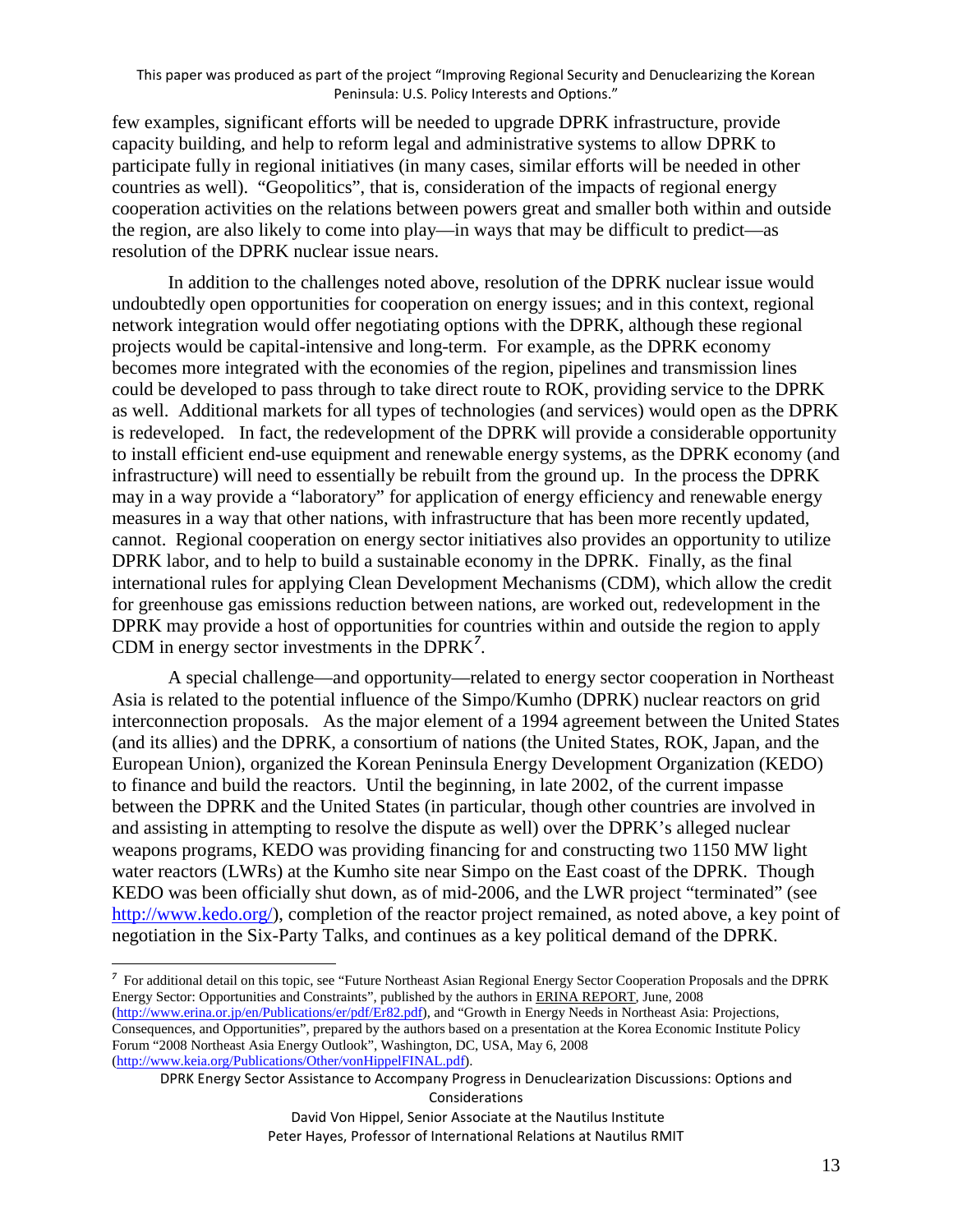The Simpo/Kumho reactors were intended to help alleviate DPRK electricity shortages, but use of these reactors in the DPRK grid was always problematic, at best*[8](#page-14-0)* . First, the DPRK grid is highly fragmented, and reactors even a fraction as large as those being operated could not be operated without tripping on and off to a dangerous degree. Second, even if the DPRK grid were fully integrated and its plants were operating at their nominal (as of 1990) 10,000-12,000 MW capacity (of which we estimate that on the order of 2000 to 3000 MW were actually currently operable as of 2005), the grid would be too small to safely operate the reactors without serious grid stability concerns. Third, no source of reliable back-up power is now available to the Kumho site that would allow the reactors to be operated within international nuclear safety rules. What these technical constraints mean, effectively, is that some type of interconnection with the ROK or Russia/China (or, more likely, both), will be required if the reactors (if completed) are ever to generate power. This requirement, if reactor construction is restarted, is likely to add a significant political (and economic) impetus to the development of Northeast Asia grid interconnections, potentially affecting the timing, and type, of North-South grid interconnections*[9](#page-14-1)* .

## **3.8. What Options are Likely to Be Beneficial, and Which Problematic, from an ROK Perspective?**

Outside of the DPRK, the country most directly affected by assistance options implemented as a result of negotiations will be the Republic of Korea. From the ROK's perspective, as a practical matter (at least in the longer term, though this may not be a current focus in the ROK), any implemented options that improve the DPRK's key energy, economic, transport, human, and other infrastructure make the transition to a unified Korea—whether operating as a single political entity or unified in a de facto sense through economic integration—that much easier and less painful. Short of reunification itself, options that improve the ability of the DPRK to cooperate economically with the ROK are also desirable, particularly, and especially in the current ROK political environment, if they offer scope to benefit the ROK economy demonstrably in the short term as well. Any options that benefit the DPRK military, or have potential for military diversion, will be problematic to the ROK (and its military ally the United States), as will options that result in further environmental degradation North of the DMZ. Options—such as shared energy infrastructure—that make the ROK dependent on the DPRK will likely be unattractive, at least in the short term. Conversely, it is also important that linkages between energy supply systems in the ROK not be destabilized or stressed by the DPRK energy systems—as could occur, for example, if the DPRK grid were connected to the ROK grid.

DPRK Energy Sector Assistance to Accompany Progress in Denuclearization Discussions: Options and Considerations

<span id="page-14-0"></span>*<sup>8</sup>* For more detailed discussions of issues related to operation of the (former) KEDO reactors, see John H. Bickel (2001), Grid Stability and Safety Issues Associated with Nuclear Power Plants. Paper prepared for the Workshop on Power Grid Interconnection in Northeast Asia - May 2001, Beijing, China, and available at http://www.nautilus.org/archives/energy/grid/papers.html.

<span id="page-14-1"></span><sup>&</sup>lt;sup>9</sup> This discussion should not be taken as an argument on the part of the authors that completion of the Simpo reactors is either the best thing for the DPRK economy or the most cost-effective—in terms of providing energy aid—use of funds for DPRK energy assistance, as it is neither. Our discussion, rather, is designed to point out the political and technical realities associated with the reactor project.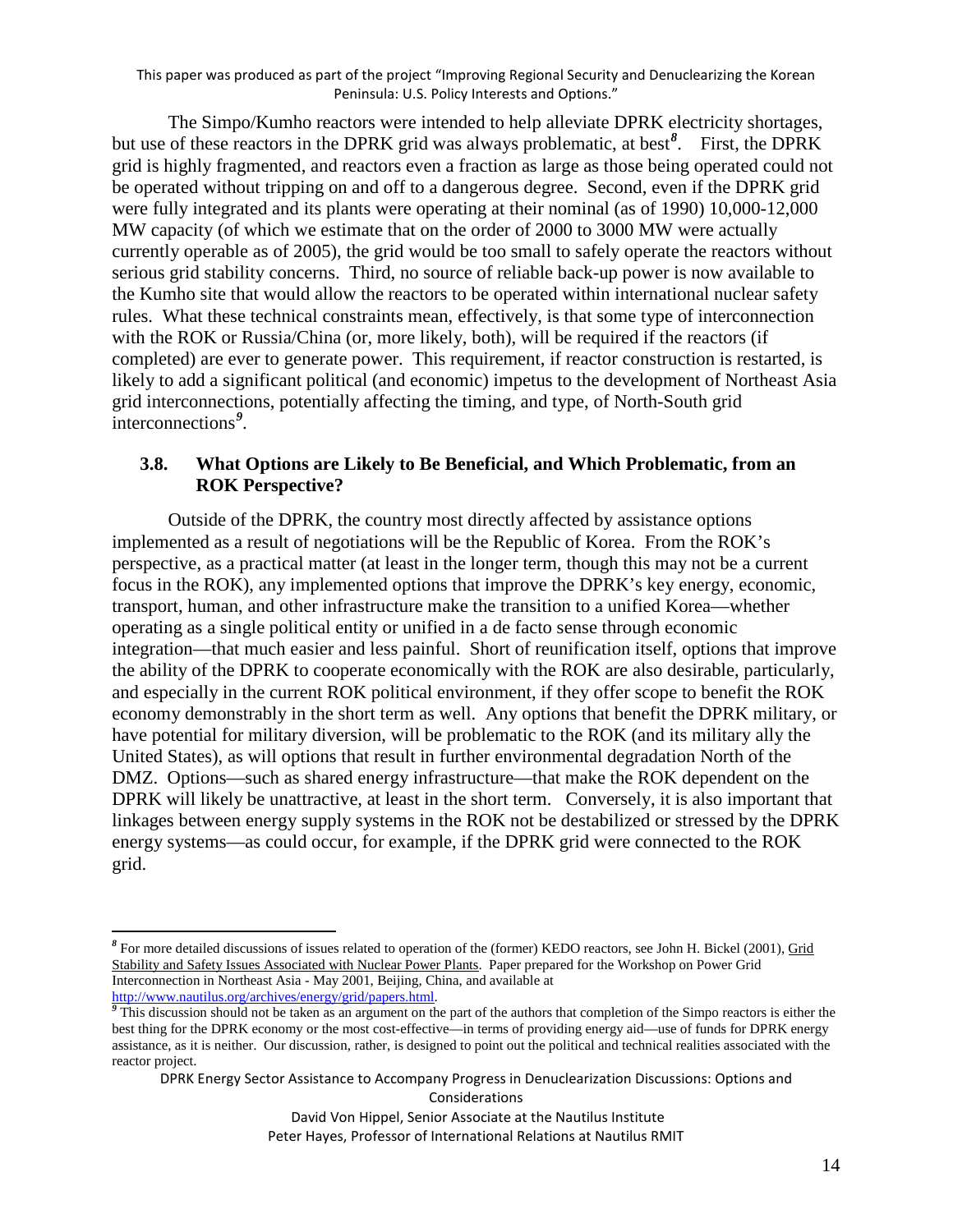## **3.9. Who Pays, and How Much?**

Funds to support energy assistance activities by the allies working on the nuclear bargain with the DPRK must come from somewhere, and, particularly in the current economic climate, such funds cannot be expected to be unlimited. There are a number of different options and different potential sources—including different countries and institutions—that may be tapped for DPRK energy sector aid. Some of these—most notably Japanese reparations for damages imposed on Koreans before and during WWII—have deep roots in regional history. Others, including "Clean Development Mechanisms", are more modern in origin, and represent opportunities for other countries, as well as the DPRK, to benefit from the application of energy assistance options. When the ROK steps up to the status of an "Annex I" country under the Kyoto Protocol, opportunities for CDM investment close to home in the DPRK will look attractive to help meet announced ROK "green development" goals, in particular if they also fulfill some of the criteria noted in 3.8, above. Sill others, most notably support by international financial institutions (IFIs) such as the Asian Development Bank and the World Bank, are of keen interest to the DPRK, but will come with a host of preconditions.

Moreover, there are various metrics of value—perceived and otherwise—that can and will be applied by the DPRK to ascertain whether it is getting a reasonable "bargain" in negotiations. These metrics include the perceived value of nuclear weapons as a deterrent to hostile acts by others, and also, significantly, the perceived value to the DPRK of deals negotiated earlier.

For the former, if one assumes that the DPRK's GDP is on the order of USD 40 billion per year,*[10](#page-15-0)* and that the military consumes 10-15 percent of GDP, and further, that the DPRK perceives that nuclear weapons have a deterrent value that allows it to reduce its military expenditures by on the order of 10-15 percent per year, then the ultimate value in trade, as it were, of the DPRK's nuclear weapons could be calculated at on the order of \$400-850 million per year—should it ever substitute nuclear threat for conventional military capacity.

For the latter, the most straightforward points of comparison are the value of heavy fuel oil provided under the Agreed Framework, and the imputed value of the LWRs that were to be provided under the same agreement. At a cost of on the order of \$270 per tonne (the price of heavy fuel oil in Asia as of about February, 2009), the original Agreed Framework provision of 500,000 tonnes of HFO per year would be worth about \$135 million annually. Our very rough estimate of the value to the DPRK of the pair of LWRs, if completed, is that the worth of the reactors (after netting out DPRK payments on the low-interest, long-term loan used to finance the reactors) would be about \$300 million per year *[11](#page-15-1)*.

What these rough estimates suggest, in sum, is that the DPRK will expect to receive a package of energy assistance options with a total value on the order of hundreds of millions of

DPRK Energy Sector Assistance to Accompany Progress in Denuclearization Discussions: Options and Considerations

> David Von Hippel, Senior Associate at the Nautilus Institute Peter Hayes, Professor of International Relations at Nautilus RMIT

<span id="page-15-1"></span><span id="page-15-0"></span><sup>&</sup>lt;sup>10</sup> Economists differ on the size of the DPRK GDP and even how to measure it. This is a reasonable estimate in our view.<br><sup>11</sup> A host of admittedly quite rough assumptions go into this estimate, including a reactor cost o the electricity from the reactors to the ROK at a price of 6 US cents per kWh (not so different from average US wholesale electricity costs), and that the DPRK pays for other costs of running the reactors out of the proceeds of its power sales to the ROK.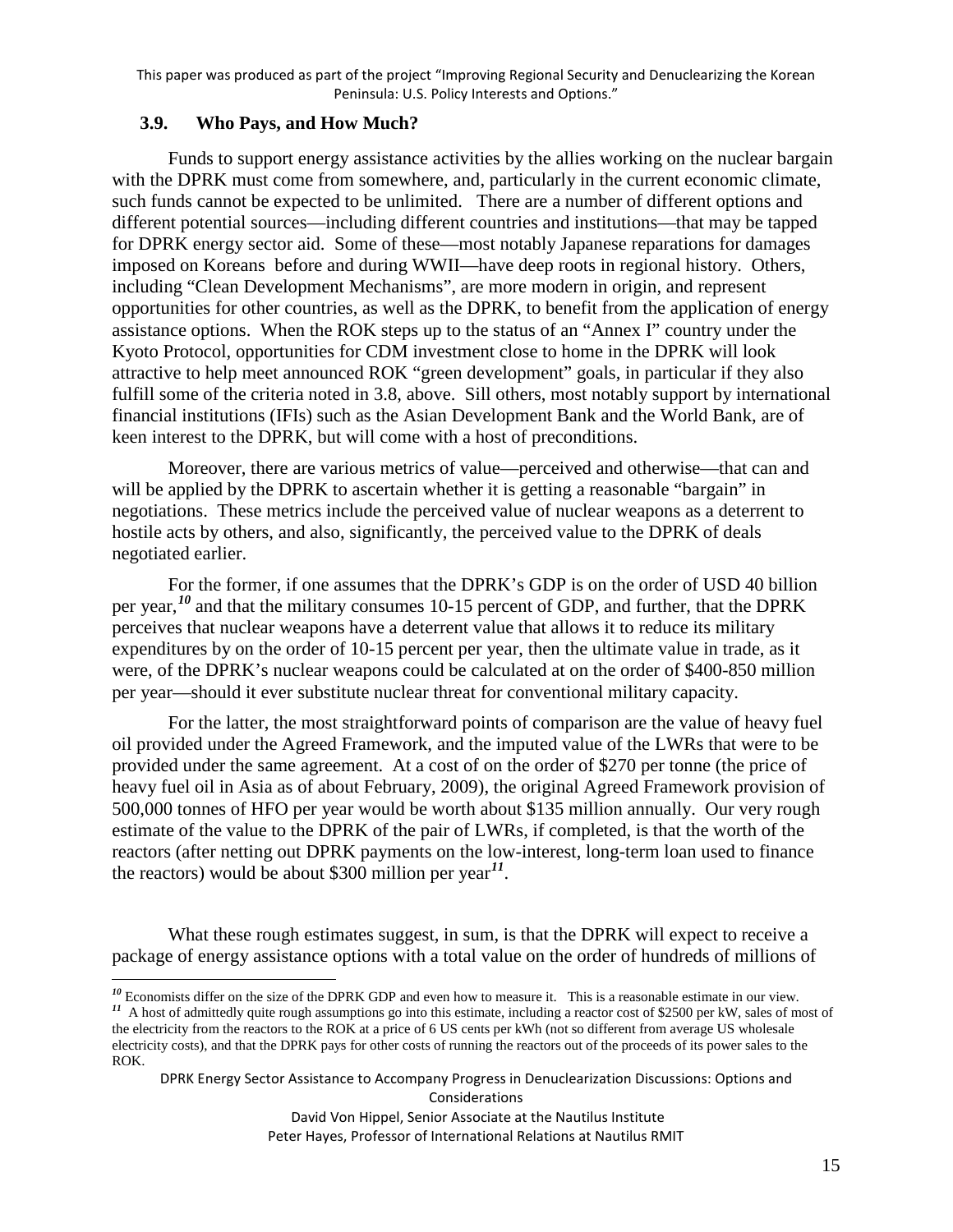dollars per year. The non-trivial, multi-dimensional problem of how these costs/values are distributed among different assistance options will be up to the negotiators, as will the time frame over which such benefits would be provided to the DPRK. Relatedly, energy assistance that is in the form of fuel can be delivered very quickly and with low risk from the DPRK perspective; whereas energy capital investments for the most part take many years to complete and to deliver energy benefits, although the cumulative benefits will far exceed immediate benefits from only receiving fuel.

## **3.10. Benefits to Countries of Contributing to Energy Sector Aid Packages for the DPRK**

Beyond the significant global benefit of rolling back proliferation in nuclear weapons, and acquiring a more cooperative neighbor, countries involved in the denuclearization deals (and in paying for same), receive additional benefits. China and Russia reduce the likelihood of uncontrolled migrations across their borders.

In the medium-term, all of the countries involved (and groups of countries like the EU) begin to open access to new markets for goods and services in the DPRK, including access (as legal arrangements are finalized) to inexpensive DPRK labor. Some of the outlays by contributing countries can be expected to be spent on goods and services from their own firms. Russia gains markets for electricity and gas. The ROK gains access to many minerals it lacks, and the opportunity to import Russian resources over land, plus puts a down payment on and catalyzes the development of infrastructure and human capacity leading toward development of an economically-integrated Korean peninsula, without having to shoulder the full cost.

# **4. Options for DPRK Energy Sector Assistance**

## **4.1. Introduction**

Given the goal of international negotiations will be to convince the DPRK to give up its nuclear weapons and the capabilities to produce them, the DPRK's vast needs in the energy sector means that the number of potential energy sector assistance options, and the number of combinations of options that might be assembled into "packages" are many. Below we start with a thumbnail discussion of overarching DPRK energy sector needs and options, then present a review of more specific options that might be consistent with denuclearization goals in the short, medium, and longer term. We also highlight which options offer benefits, and which don't, from the perspective of the considerations noted above.

# **4.2. Overarching DPRK Energy Sector Needs and Options**

Key economic resources for the DPRK include a large, well-trained, disciplined, and eager work force, an effective system for dissemination of technologies, the ability to rapidly mount massive public works projects by mobilizing military and other labor, and extensive reserves of minerals. What the DPRK lacks are modern tools and manufacturing methods, fuel, sufficient arable land to reliably feed its populace, and above all, investment capital. As a

DPRK Energy Sector Assistance to Accompany Progress in Denuclearization Discussions: Options and Considerations

> David Von Hippel, Senior Associate at the Nautilus Institute Peter Hayes, Professor of International Relations at Nautilus RMIT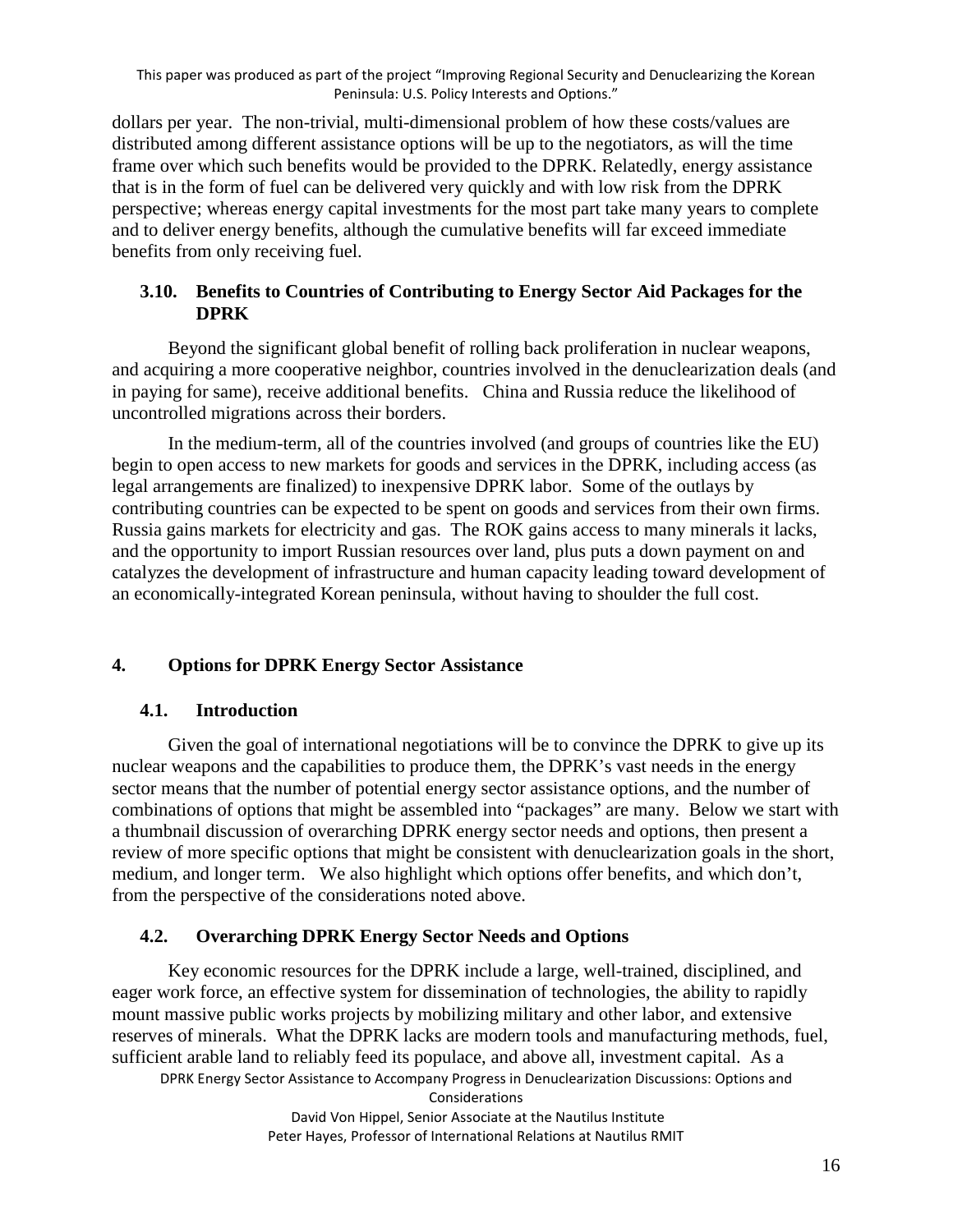consequence, given the energy sector problems outlined above, a coordinated program of assistance from the ROK, the United States, and/or other countries that builds upon these attributes will be needed. Providing key assistance in a timely manner will enhance security in Northeast Asia, accelerate (or, given recent events, help to re-establish) the process of North Korean rapprochement to its neighbors, and help to position countries and firms as major suppliers for the DPRK rebuilding process.

The nature of the DPRK's energy sector problems, however, mean that an approach that focuses on one or several massive projects—such as a single large power plant—will not work*[12](#page-17-0)* . A multi-pronged approach on a number of fronts is required, with a large suite of coordinated, smaller, incremental projects addressing needs in a variety of areas. Below, we identify priority areas where we see DPRK energy sector assistance as both necessary and in the best interests of all parties. All of these interventions would put foreign (US, European, ROK, or other) engineers and other program staff in direct contact with their DPRK counterparts and with DPRK energy end-users.

- *Provide technical and institutional assistance in implementing energy efficiency measures*. Focusing in particular on energy efficiency, regional cooperation would be useful to help the DPRK to provide the DPRK with access to energy-efficient products, materials and parts, pursue sector-based implementation of energy efficiency measures, and carry out demonstration projects.
- *Work to open opportunities for private companies to work in the DPRK*. Grants or loans from foreign governments cannot begin to fill the needs for energy infrastructure in the DPRK, but the US, ROK, European, and other governments can help to facilitate the efforts of private companies (including independent power producers) from abroad in the DPRK energy sector.
- *Cooperation on technology transfer for energy efficiency and renewable energy applications*.

Specific energy sector initiatives that will assist the process of rapprochement with the DPRK, help the DPRK to get its economy and energy sector working in a sustainable (and peaceful) manner, and help to pave the way for additional cooperative activities in the energy sector include:

- *Assistance for internal policy and legal reforms to stimulate and sustain energy sector rebuilding in the DPRK*. This could include reform of energy pricing practices, and the physical infrastructure to implement them, capacity building for careful energy planning to allow aid to be based on need and rational objectives, training for energy sector actors, strengthening regulatory agencies and educational/research institutions in the DPRK, and involving the private sector in investments and technology transfer.
- *Rebuilding of the T&D system*. The need for refurbishment and/or rebuilding of the DPRK T&D system has been touched upon earlier in this paper. The most cost-effective approach

<span id="page-17-0"></span><sup>&</sup>lt;sup>12</sup> This argument should not, however, be interpreted to mean that the former KEDO LWR project must be totally abandoned (at least without the negotiated agreement of the DPRK). For all of its many faults, the reactor project, when active, was one of the few avenues for constructive communication with the DPRK, and it remains a political priority for the DPRK, and thus a main point of negotiation in the Six-Party Talks.

DPRK Energy Sector Assistance to Accompany Progress in Denuclearization Discussions: Options and Considerations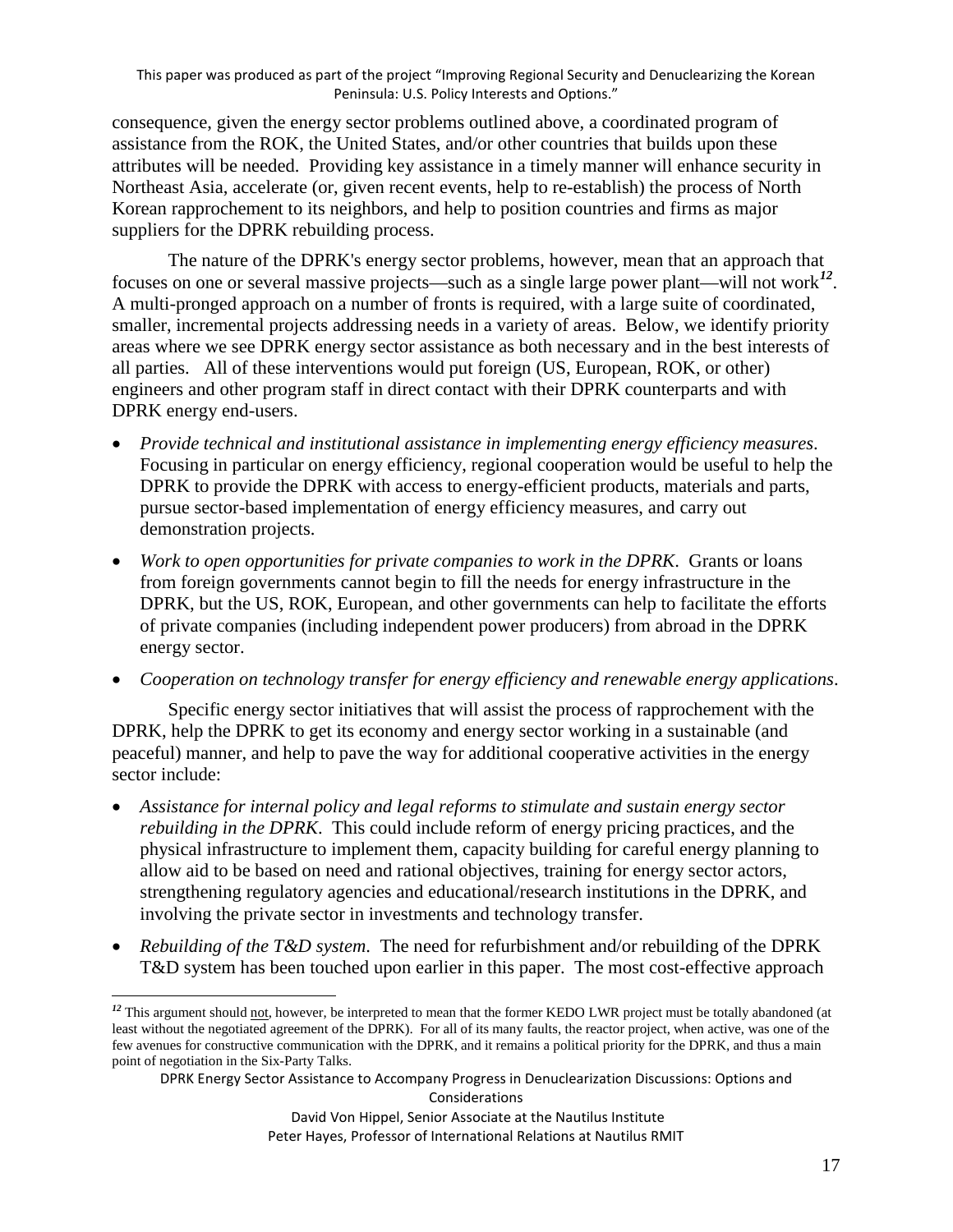for international and ROK assistance in this area will be to start by working with DPRK engineers to identify and prioritize a list of T&D sector improvements and investments, and to provide limited funding for pilot installations in a limited area—perhaps in the area of a special economic zone or in a "demonstration" county.

- *Rehabilitation of power plants and other coal-using infrastructure*. An initial focus should be on improvements in small, medium, and district heating boilers for humanitarian end-uses such as residential heating.
- *Rehabilitation of coal supply and coal transport systems*. Strengthening of the coal supply and transport systems must go hand in hand with boiler rehabilitation if the amount of useful energy available in the DPRK is to increase. Coal supply system rehabilitation will require provision of basic systems for providing ventilation, light, and motive power for water pumping and extraction of coal to mines, as well as improvements in mine safety.
- *Development of alternative sources of small-scale energy and implementation of energyefficiency measures*. The North Koreans we have worked with have expressed a keen interest in renewable energy and energy-efficiency technologies. This interest is completely consistent with both the overall DPRK philosophy of self-sufficiency and the practical necessities of providing power and energy services to local areas when national-level energy supply systems are unreliable at best. Such projects should be fast, small and cheap, and should (especially initially) emphasize agricultural and humanitarian applications.
- *Rehabilitation of rural infrastructure*. The goal of a rural energy rehabilitation program would be to provide the modern energy inputs necessary to allow North Korean agriculture to recover a sustainable production level and the basic needs of the rural population to be met.
- *Begin transition to gas use in the DPRK with Liquid Petroleum Gas* (*LPG) networks*. LPG is more expensive than natural gas, but the infrastructure to import LPG, relative to liquefied natural gas (LNG) is much easier, quicker, and less expensive to develop, and allows imports in smaller quantities. LNG is also clean burning, has limited military diversion potential, and setting up LPG networks can be a first step toward the use of natural gas in the DPRK—if done with a future transition to natural gas use in mind. Ultimately, natural gas pipelines and LNG terminals, shared with neighboring countries, can serve as a step toward economic development coupled with regional integration.

Many of these options, or elements of same, are included in the following recommended suites of assistance opportunities matched to the negotiation phases described above. More detailed descriptions of these options are provided in previous reports by the authors*[13](#page-18-0)* .

# **4.3. Energy Assistance Options Matched to Short-term Needs**

In the short term, the key goal is for the parties to restart dialog and to begin substantive negotiation on issues related to the DPRK weapons program. As no large concessions would be expected on the DPRK side during this phase, most of the energy options suited for provision during this time will be likely be modest in scale, of a symbolic/confidence-building nature,

<span id="page-18-0"></span>DPRK Energy Sector Assistance to Accompany Progress in Denuclearization Discussions: Options and <sup>13</sup> [Reference to VH/Hayes 2007 Energy Analysis report, others reports as needed]

Considerations

David Von Hippel, Senior Associate at the Nautilus Institute Peter Hayes, Professor of International Relations at Nautilus RMIT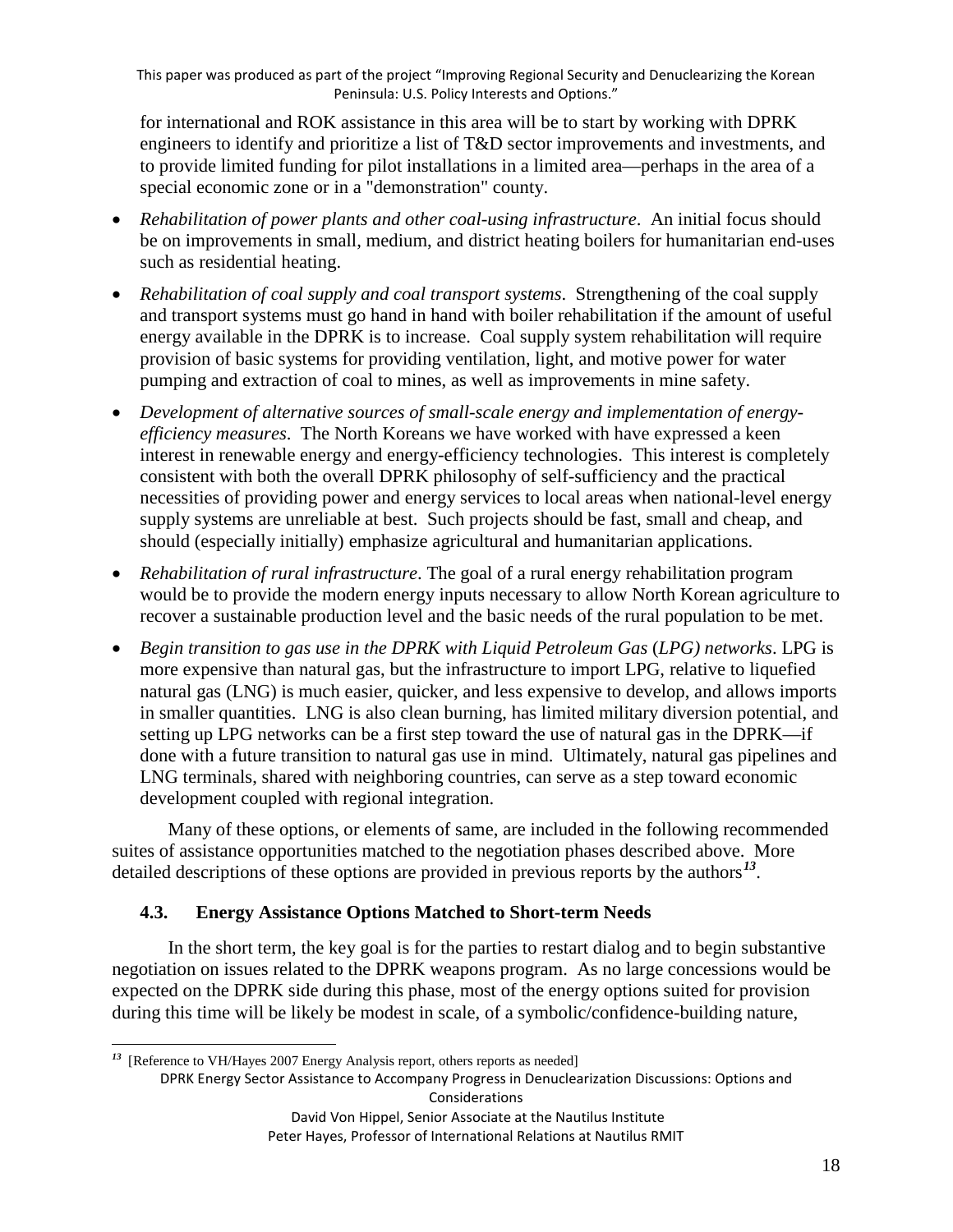available for implementation at short notice, and/or consistent with options provided under previous agreements. The energy assistance options offered as inducements for the DPRK to join and continue in productive negotiations with the US and other partners will need to have several particular attributes. They will need to be relatively easy to deliver (meaning a lead time of a few months or less to mobilize), generally modest in cost (and scope), and, ideally, have significant symbolic and confidence-building value, ideally, to both the North Koreans and to those on the other side of the table. Some key categories of options for short-term assistance, and their positive and negative characteristics, include the following.

1. **Provision of fuels** for input to power generation and district heating facilities, and possibly to mineral-export-oriented industrial plants. Fuel provision options in the short term include heavy fuel oil (HFO) and coal. HFO is, for many reasons, a suboptimal choice as a fuel for the DPRK, as most (all but one or two) DPRK power and heating plants were not designed to use it in significant quantities, and its usefulness in other infrastructure is limited. Still, HFO has limited potential for military diversion, is relatively easy and quick to procure and deliver, and, most significantly, has a long history of being an element of denuclearization "deals", going back to 1994 (meaning it is relatively easy for both sides to agree upon). Provision of coal for power plants and heating plants is also an option, but only to the extent really needed and helpful. It should be remembered that the DPRK has, in the past few years, been exporting millions of tonnes of coal to China, but Chinese companies may pretty much have control of the entire production chain for those exports.

HFO provision has status as a historically-recognized currency of negotiation means that also has symbolic value to the DPRK. HFO provision does little to move the DPRK economy or energy sector toward self-sufficiency, though it does have some humanitarian benefit (allowing lights and heat to run longer in DPRK cities). HFO supply does little to promote capacitybuilding or person-to-person interactions, and is not particularly helpful to ROK interests in either a collapse or eventual reunification scenario. Provision of coal is perhaps somewhat better in some respects—for the reason that DPRK power plants are mostly designed to use coal, not HFO.

HFO provision is the most expensive of the short-term options, with costs in the \$100- \$400 million dollars per year range, assuming quantities shipped annually are similar to what has been offered in past negotiations. HFO provision will likely be paid for by a consortium of countries, as in the past. Coal provision could also be paid for by a consortium of countries, or could be the contribution by one country—China or Russia being leading candidates due to their easy rail and water transport links to the DPRK.

Provision of HFO, as in the past, will likely require interactions with at least some officials of the ministries responsible for electric power and for oil refining (the Sonbong refinery on the DPRK's East Coast is one likely drop-off point for HFO), as well as managers and workers at specific plants where oil deliveries will be made. Interactions with port officials and officials related transport ministries (railways, land and marine transport) may be required as well. As with all options, interactions can be expected with the Foreign Affairs Ministry and Korean Workers' Party officials with whom the agreements will likely be negotiated.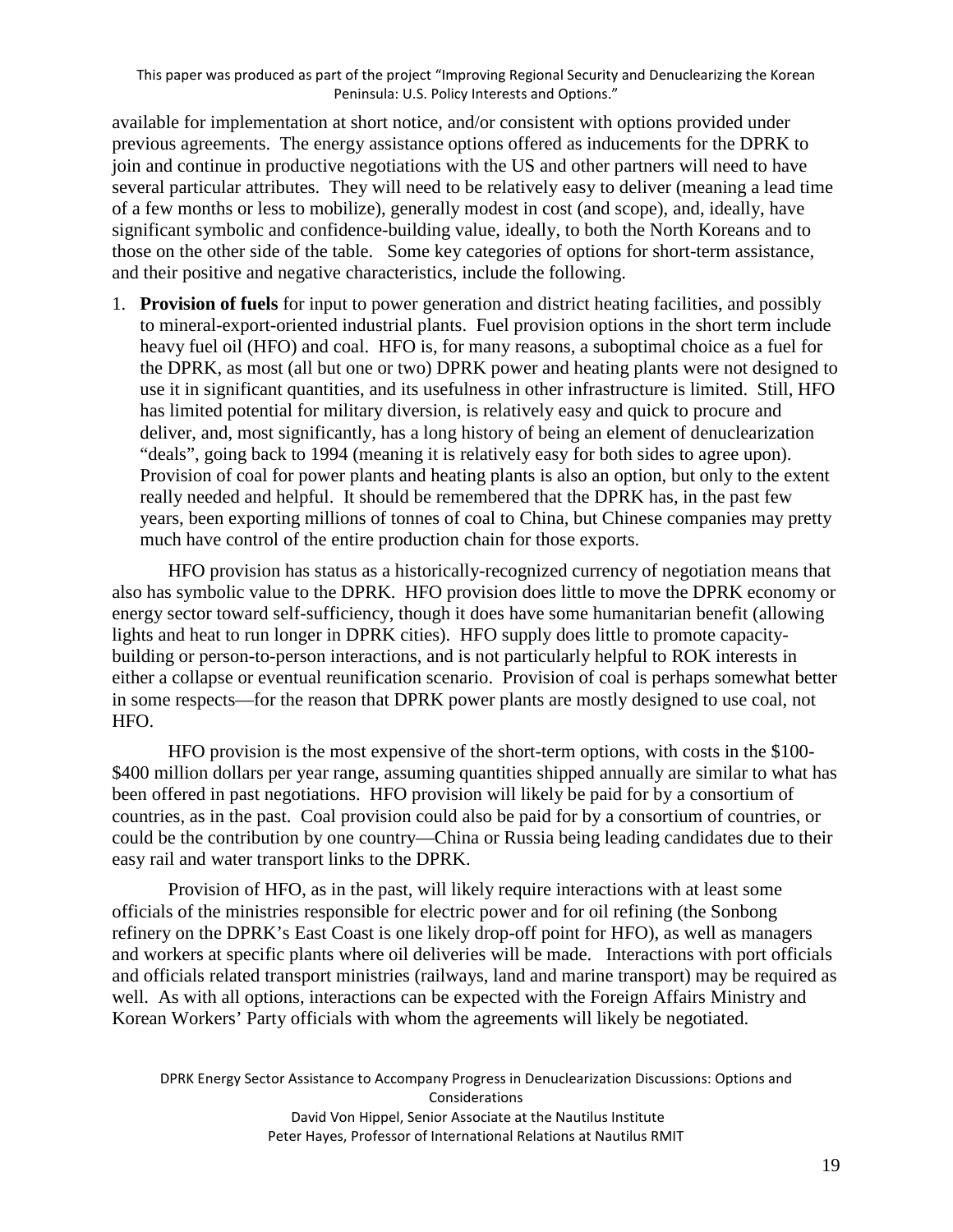- 2. **Provision of diesel engine-generator sets, and of agricultural equipment, for various purposes** can be (and has been) considered as a short-term option for energy sector assistance. Here a key consideration is that diesel fuel, as well as parts and maintenance supplies, for the "gensets" and other equipment would need to be provided well into the medium term, ultimately at considerably greater expense than the gensets themselves. Specific applications for diesel engine-generators include:
- Diesel generators or modular combined heat and power systems for humanitarian applications like hospitals, clinics, and schools, likely supported also by provision of efficient end-use equipment for lighting, space heating, water heating, refrigeration, and special uses such as clinical devices.
- Diesel generators for agricultural applications, for example, to run rice threshers and mills in agricultural areas, and possibly efficient electric motors to use with them.
- Diesel generators to support mining equipment, safety equipment, water pumps (which could be diesel or electric), and lighting in coal mines, again, likely supported by provision of equipment to use with them (equipment which may either be absent or in poor condition in the mines where the generators will be used).
- Provision of diesel tractors for bringing in the harvest, and diesel engines to run pumps for irrigation or to directly run other agricultural equipment. With what is apparently expected to be a relatively good harvest currently in the fields, helping provide tractors to augment the (mostly) human and animal power used to bring in much of the harvest will help to ensure that the DPRK gets as much as possible out of its limited agricultural inputs.

For the options above where generators, tractors, and other equipment might be provided, humanitarian and social benefits can be expected, and, depending on how the units are provided, person-to-person contact at the local level is a possibility, as generators and tractors are disseminated to the countryside. There would be some benefit to the overall DPRK economy, but only so long as supplies of diesel, parts, and the wherewithal to maintain the machines (often under rugged use) continue to be provided. Diesel fuel diversion for military use is an issue that cannot be ignored; here providing liquefied petroleum gas (LPG) as an alternative fuel with less diversion potential is an option, but LPG is more expensive and a bit more cumbersome to provide, since it must be delivered in pressurized tanks. These "humanitarian equipment provision" options DPRK negotiators may see these types of

Humanitarian diesel installations, provision of farm equipment, and similar initiatives at costs ranging from hundreds of thousands to, for more extensive programs, perhaps tens of millions of dollars—would probably be provided through bilateral aid (or, for example, through EU/EC aid programs).

In addition to interactions with DPRK negotiators, as noted above, provision and installation of humanitarian diesels and related equipment may involve a wide range of DPRK actors, from officials in the Ministries of Agriculture, Health, and/or Education (to the extent that their facilities are selected as host sites for assistance) to officials (county, city, and farm level, for example), technicians, managers and workers at the farms, hospitals, schools, or other installations where equipment is used.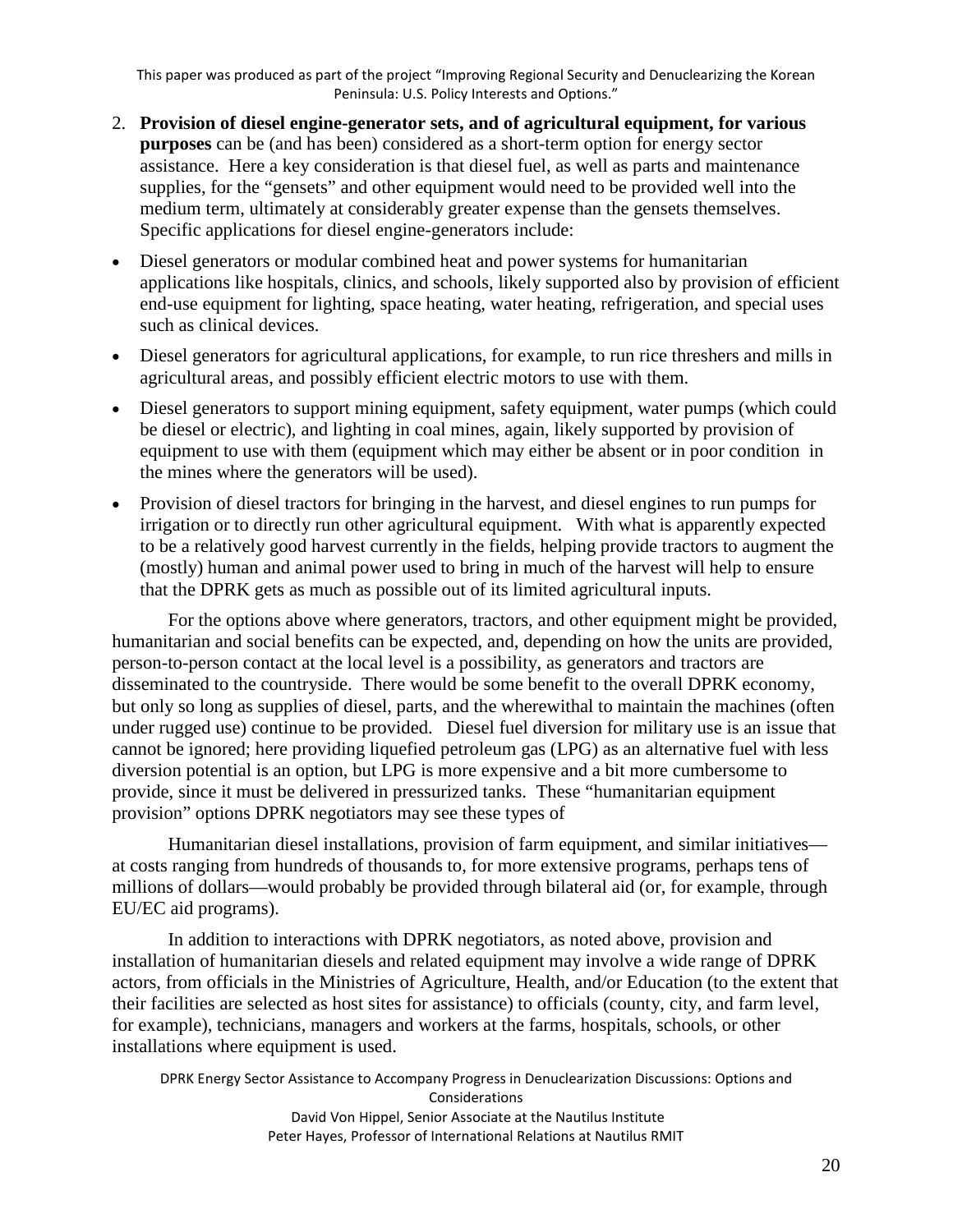3. **Initial efforts at building human capacity in the DPRK** to move its energy system forward. Such efforts could include study tours of DPRK officials/engineers/technicians to the United States and other countries on topics including energy efficiency, renewable energy, power systems design, energy markets, and training by experts from elsewhere on similar topics for groups in the DPRK. Involvement of DPRK students in existing University-based "short courses" on energy-related topics in other countries is also a possibility here.

Capacity-building efforts will have little effect on meeting DPRK energy needs in the short term, but will have significant symbolic/confidence-building value, and also will plant the seeds of longer-term human capacity building and social/economic changes that will be of benefit from the perspectives of most of the considerations described above, including those that affect the ROK. Capacity-building, especially in the form of training and transfer of software and technical materials, has typically been high on the list of requests of DPRK delegations to international meetings.

Study tours and other capacity building, with costs in the tens or hundreds of thousands of dollars, could be supported by governmental and non-government grants, national laboratories, and academic organizations, including by/in countries not previously directly involved, but with an expressed and consistent interest, in denuclearization discussions (for example, Australia, New Zealand, EU/EC, individual European countries).

Setting up capacity-building efforts such as those above could involve at least limited interactions with officials from a wide range of ministries, and from institutes operating under ministries. Possibilities include ministries responsible for electric power, coal mining, industry, finance, construction, commerce, education, universities, and institutes such as those for thermal engineering, non-conventional energy sources, or coal mining technology, and the broader State Academy of Sciences. The deepest interactions, of course, would be with the individual trainees—themselves academics, officials from ministries or related institutions, or engineers/technicians nominated by officials to participate.

## **4.4. Medium-term Energy Assistance Options**

In the medium term, the objective of talks will be to make progress on getting the DPRK to disable and dismantle, or re-disable, their nuclear fuel-cycle facilities for producing fissile material for weapons, and to allow the international community to set up and run monitoring facilities to assure that facilities remain dismantled and that materials (such as spent-fuel rods) remaining in the country remain secure. In the medium-term, it is assumed that the parties have not yet reach the point where the DPRK has committed to dismantle their existing weapons or divest itself of its not-yet-"weaponized" Plutonium stocks. For this phase, which could last months or years, energy assistance options would include ongoing aid in the form of fuel supply, but would also shift to at least starting, perhaps on a local or county/provincial scale, to address infrastructure and human capacity issues with the DPRK's energy economy.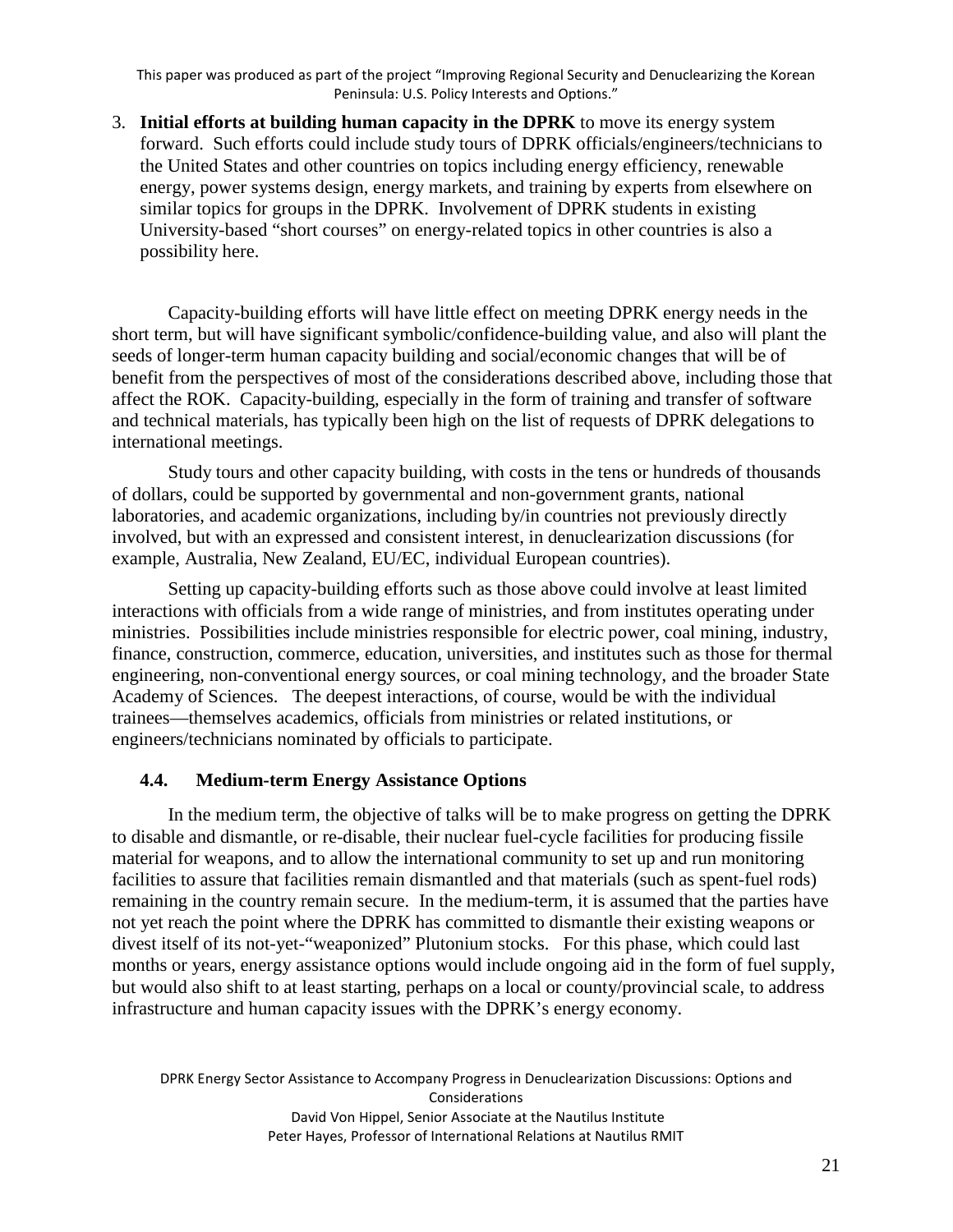Assistance in the medium term will need to shift from simply trying to provide for immediate needs to beginning to address some of the major structural/infrastructural problems noted above. Assistance will need to be phased and organized so as to be shown to be providing significant value at points where the DPRK follows through with agreements to disable/dismantle its nuclear fuel cycle facilities, but with an eye toward the DPRK's capacity to absorb the assistance. Potential categories of options for application in the medium term, and analysis of their probable performance relative to the criteria provided earlier, are listed below.

- 1. **Refurbishing of selected major energy facilities**. This category of options involves projects to rebuild, and in some cases replace, a few key individual large energy facilities. In many cases, these individual refurbishment efforts could effectively be first projects to demonstrate and work out technical, logistic, financing, and other details of infrastructure rebuilding on a broader scale in the longer term. Options here include:
	- Assistance with refurbishing one or a few thermal power plants and district heating plants feeding DPRK cities, involving tasks such as replacing and repairing boilers and steam systems, installing modern control and environmental monitoring systems (for example, for air pollutant emissions), and improving system efficiencies through, for example, better insulation of steam lines and boilers, improved heat exchangers, and better coal preparation systems.
	- Assistance with refurbishing one or a few larger (say, 50 400 MW) hydro power plants, including repairing dams to reduce leakage (and danger of failure), dredging reservoirs to improve or restore capacity, and replacing or repairing turbines and generators to restore and, in some cases, add capacity to hydro systems.
	- Assistance with rebuilding coal supply infrastructure in one or a few key mines, ranging from providing technical advice on the refurbishment of selected existing mines with long-term economic potential, to providing mining equipment (including electricity supply, water pumps, air supply, and other crucial inputs) to helping to evaluate new coal seams, to assisting with rebuilding coal transport infrastructure.

Of these options, those related to improvement of coal infrastructure and thermal power plants will help to place the DPRK economy on a better footing, but will likely do little to address environmental concerns, and aren't easy candidates for CDM investments. These and other options that are focused on big facilities—such as hydro plant improvements, probably will have a limited impact in terms of person-to-person capacity building, as they likely will involve a few contractors working with a relatively few plant staff and the officials in charge of the facilities. All of these options, however, including the additional medium-term options described below, are of ultimate benefit to the ROK in aiding eventual economic integration, except to the extent that the energy produced by the refurbished plants is diverted to the DPRK military.

Coal infrastructure projects beyond the pilot/individual mine scale, and refurbishment of big thermal and hydroelectric plants, with costs of tens or hundreds of millions of dollars, are candidates for funding by IFIs, possibly involving international engineering companies (though the latter would likely require government-supported loan guarantees in order to participate).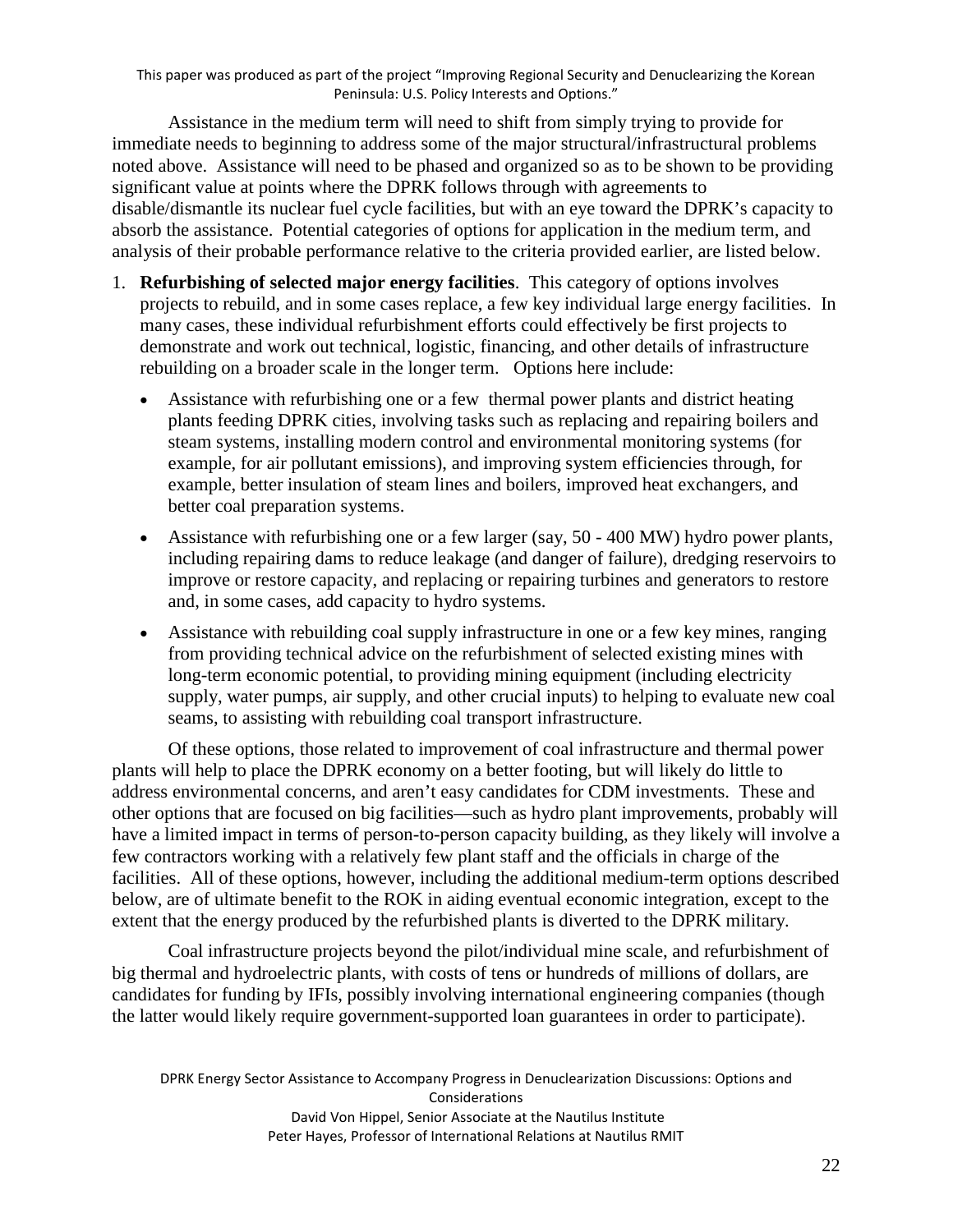Infrastructure projects such as those above will involve interactions with officials from ministries in charge of electric power and coal, as well as, potentially, construction and transportation (railways). More local interactions with individual plant managers and other officials, as well as plant technicians, will also be involved.

2. **Integrated energy supply/grid refurbishment/economic development assistance** (for example, in a mineral-rich county of the DPRK). Such projects could include mini-hydro and/or biomass-fired plants for new/rebuilt "mini-grids", and/or modest-sized coastal LPG terminals (delivery and distribution points for LPG) and gas-fired power generation, again with a new or rebuilt mini-grid, to start the development of gas distribution infrastructure and use for an export-oriented (non-weapons) factory complex.

County-level economic/energy projects have an excellent potential to catalyze similar projects elsewhere in the DPRK, with a longer-term prospect of being interconnected to re-form sub-national or national electric grids (see below). County-level projects also have the benefit (and burden, for organizers) of needing to involve a wide variety of DPRK actors (national, provincial, county, local) in different occupations, and in extensive consultation with those providing the assistance. Ministerial-level contacts that may be required—and these will vary by project—could include industries responsible for electricity, coal mining, light industry, construction, extractive industries, and many others. Pilot renewable energy projects will be particularly fertile ground for interaction with North Koreans, and can help to catalyze the development of local, and possibly even export, industries.

County-level initiatives, likely costing in the millions to tens of millions of dollars, may be funded by negotiating countries or groups of countries, possibly in combination with foreign commercial ventures (e.g. small mining or manufacturing firms).

- 3. **Additional capacity-building and related pilot/demonstration projects**. These initiatives may be distinguished from those suggested for the short-term in that they involve a broadened scope, including training for many more North Koreans through enterprise-level training, and training within DPRK universities and institutes with the ultimate goal of international experts providing "training of trainers" for much broader knowledge dissemination. Capacity-building would also likely include a broad program of training DPRK undergraduate and graduate students, as well as specialized post-graduate training, in universities around the world (China, Russia, Europe, Australia/New Zealand and the United States, for example. Specific training applications could include:
- Training in energy efficiency/renewable energy application, including the installation of pilot projects (especially those with a humanitarian angle, including health care, education, sewage/water treatment) guided by international experts but with considerable hands-on work by DPRK technicians.
- Capacity building, building on the initial program started in the short term(as described in 4.3, above) to train officials and others in the operation of energy markets and related organizational/legal issues, possibly including developing "centers of excellence" and/or training centers within existing DPRK institutes, ministries, or universities. One particular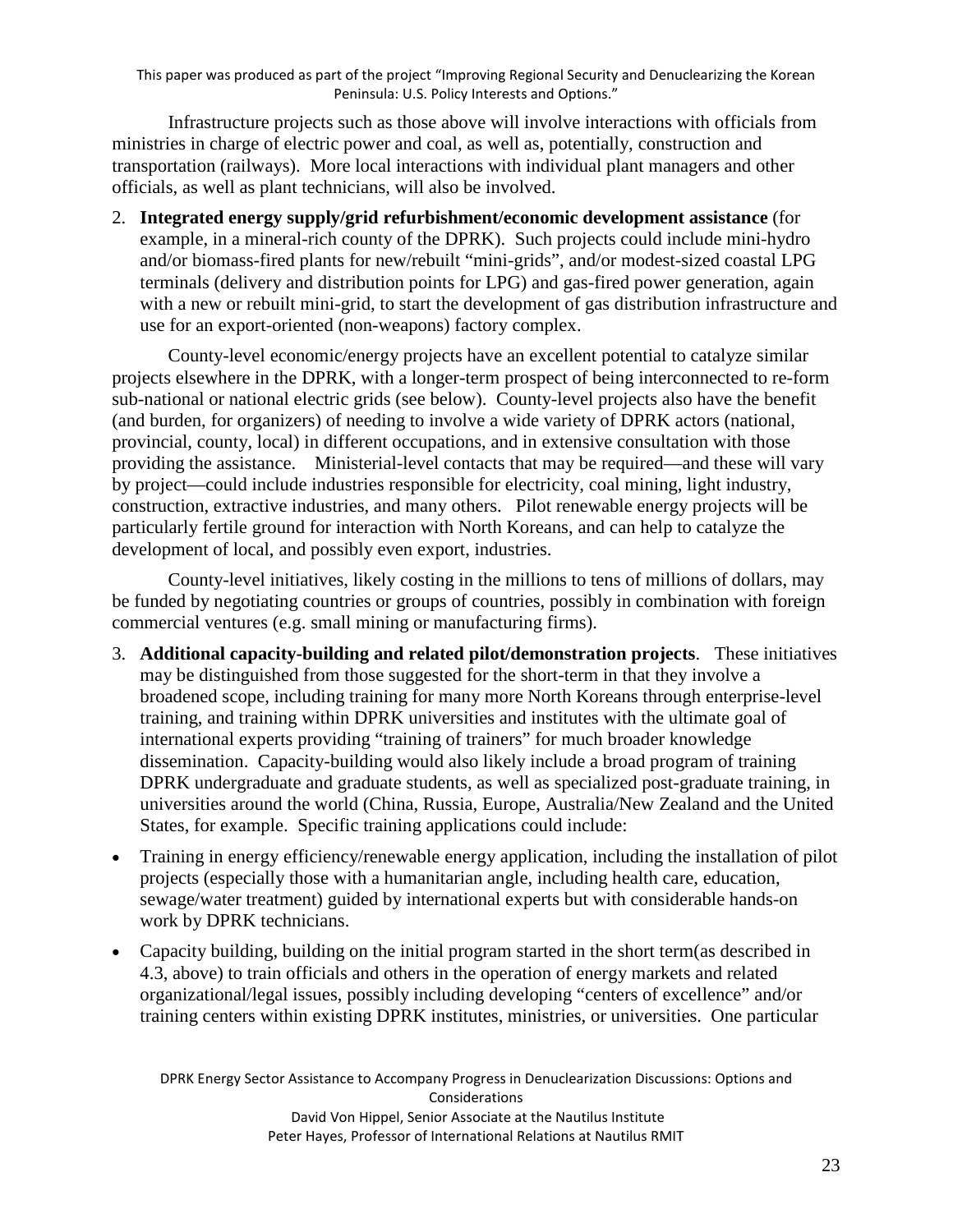venue for capacity-building here might be participation by DPRK officials in the APEC Energy Working Group.

Ongoing capacity-building, with broadening scope, extends and expands the benefits noted in section 4.3, have been consistently and demonstrably noted as desirable by the North Koreans we have interacted with, and will be of benefit to the ROK—by producing skilled North Koreans with experience interacting with foreigners—in any type of integration scenario.

Capacity-building ventures in the medium term may be broader and more costly than noted in section 4.3, but still within the means of a combination of bilateral aid and nongovernmental actors. Renewable energy/energy-efficiency projects may also attract bilateral aid funding, and in some cases, capital from small private foreign ventures (likely supported by government loan guarantees).

These capacity-building efforts could involve interactions with the broad range of DPRK actors noted for short-term capacity-building efforts in section 4.3. Deeper interactions can be expected with agencies—including, for example, particular institutes and/or universities, that play host to "centers of excellence" or events for "training of trainers".

4. **Reforestation of areas degraded by the overuse of land for agriculture and/or wood harvesting for fuel in lieu of coal**. Note that this activity will need to be couple, in many cases, with provision of fuel supplies for local cooking and heating enduses in order to (help) assure that reforested areas grow mature trees.

Reforestation options may, depending on how they are organized, have significant humanitarian, social, and environmental benefits, but must involve local populations (so as to make sure that they understand what is needed to care for the new forests, understand the benefits to them of the reforestation efforts, to make sure that their needs for food and fuel are met so that they need not harvest the new forests too early, and make sure that other local considerations are taken into account) or risk failure. Reforestation efforts are desirable to the DPRK, having been a focus of domestic campaigns for a number of years, and help to create a more environmentally sound Korean peninsula for the long term.

Reforestation projects (and some energy efficiency/renewable energy projects), likely with costs in the millions of dollars or more, depending on scope, may be candidates for CDM funding, including from ROK sources.

Reforestation options will particularly involve official and staff of the Ministry of Forestry, but could also involve representatives of other ministries, including agriculture and transport, and of institutes such as non-conventional/new and renewable energy. Reforestation projects much also, as noted above involve local populations, meaning officials at the provincial and county level, and especially leaders of local cooperatives and, to the extent contact is allowed, individual local residents themselves.

# **4.5. Energy Assistance Options for the Longer Term**

The major ultimate overall goal of negotiations, once existing nuclear fuel-cycle facilities are dismantled, is to induce the DPRK to give up its nuclear weapons, including dismantling its existing nuclear warheads and handing over to the international community for proper disposal

DPRK Energy Sector Assistance to Accompany Progress in Denuclearization Discussions: Options and Considerations

> David Von Hippel, Senior Associate at the Nautilus Institute Peter Hayes, Professor of International Relations at Nautilus RMIT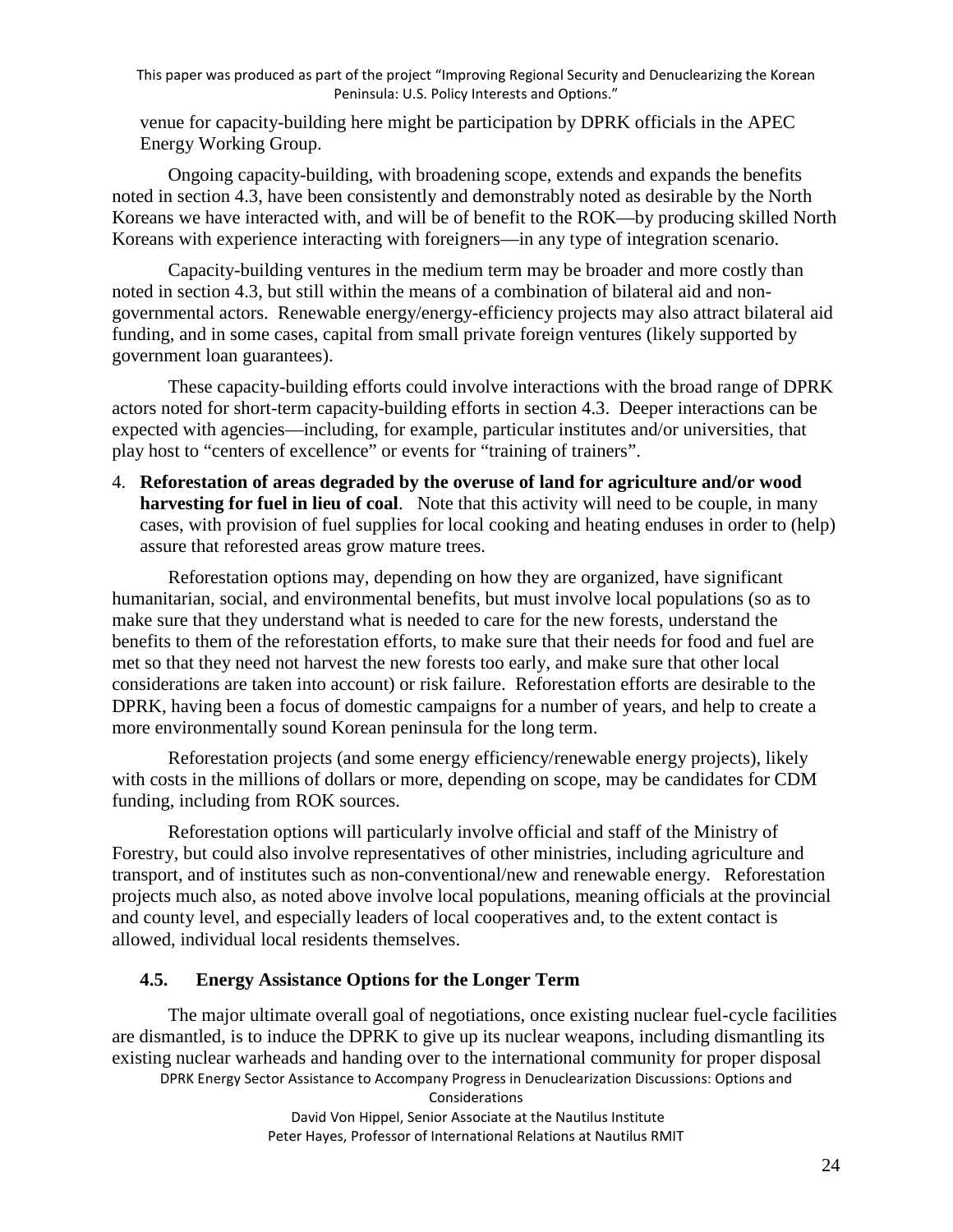its existing Plutonium inventory. In recognition that this agreement on the part of the DPRK means giving up a significant military—and thus, through its effect on the military budget, economic—asset, energy sector assistance in the longer-term will need to have considerable economic and symbolic value, and be of a nature that demonstrably upgrades the capabilities of the DPRK's energy sector.

The DPRK will expect a significant level of economic/energy sector assistance, as well as implicit (through integration into international activities) and explicit security guarantees, in exchange for divesting itself of its nuclear weapons and fissile material inventory. Some of the categories of options that might be offered, and their attributes, are described below.

**1. Completion of one or both of the Kumho light water nuclear reactors**. As unappealing as this option may be to some in the United States and elsewhere, it is an important issue of national pride to the DPRK, having been negotiated by Kim Il Sung as part of the 1994 Agreed Framework. In addition, there are a number of reasons (see below) why this option is also appealing to the ROK. Completion of the LWRs would probably, in fact, be a topic of discussion from the very early days of reconvened negotiations, and implementation phases—including, for example, training in adherence to IAEA protocols and nonproliferation measures, assessment of the current status of reactor construction, and planning for restarting of construction—would likely start in the medium term, even if nuclear components are not delivered until not long before an on-line date that would probably, in the best of circumstances, not be before 2018.

One possible one-LWR-equivalent "package" (albeit out of a practically infinite number of possible options) is described below<sup>[14](#page-25-0)</sup>. This combination of elements offers the same net value to the DPRK—a total of about \$600 million in discounted 2010 dollars—as would one LWR unit.

- Hydroelectric plant rehabilitation: 600 MWe (Megawatts of electricity) net added capacity over 7 years
- Thermal plant power and heating plant rehabilitation: 700 MWe addressed, providing major efficiency improvements, net power increase; the assumption is that the DPRK provides additional coal required.
- 50 MWe local wind power with pumped-storage hydroelectric facilities (as a means of storing intermittent wind power), and diesel generators for local grid support; the DPRK is assumed to pay for diesel fuel after year 7.
- About \$500 million in (undiscounted) investment in energy efficiency to save electricity, heat, coal (and likely biomass) throughout the DPRK.
- 40 MW diesels for humanitarian applications; the DPRK pay for diesel fuel after year 7.

<span id="page-25-0"></span>*<sup>14</sup>* Adapted from presentation by P. Hayes and D. von Hippel, "The Six-Party Talks, Energy Assistance, and Korea's Energy Security", Briefing To IPUS Conference on "The Future of North Korea and Global Cooperation", March 13 , 2009, Seoul, ROK.

DPRK Energy Sector Assistance to Accompany Progress in Denuclearization Discussions: Options and Considerations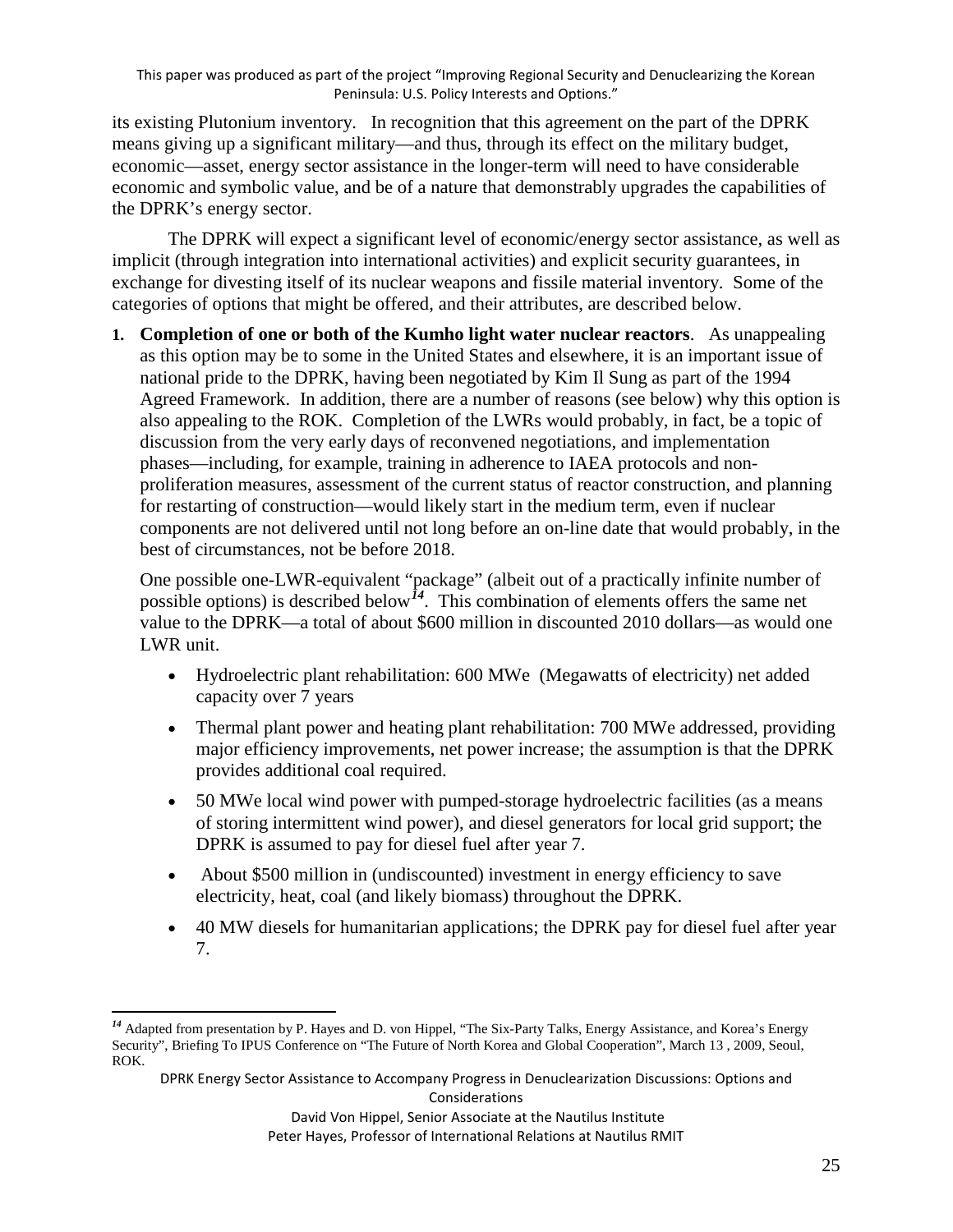• One small LPG terminal and associated T&D infrastructure per year for 6 years; the DPRK pays for imported LPG after year 7.

Completion of the LWRs will force the interconnection of the reactors with the ROK grid, and of the DPRK and ROK grids, at least on a limited scale (to begin with). Interconnection with the Russian Far East electrical grid may be catalyzed as well, offering potential regional resource-sharing benefits. LWR completion will not help much with capacitybuilding or economic development in the DPRK, but will provide the DPRK with a steady stream of income from power sales to the ROK. Completion of the reactors also will benefit the ROK under an economic integration scenario (as the ROK lacks additional sites for nuclear power plants on its own territory). Under a DPRK collapse scenario, the reactors might be a target for violence or blackmail by a sub-national group, but if not, they would be an asset to quicker integration of North and South.

The ROK would provide much of the up-front capital—likely several billion dollars—for completion of the LWR project. Given its bitter experience in the last iteration of the project, however, it would likely only provide financing with a back-up guarantee from the United States, and possibly with some degree of long-term ownership of the project, though that might be a difficult sell to Pyongyang.

The LWR project itself would require interaction with a fairly limited suite of DPRK ministries—electric power, transport, and a few others—and with the immediate on-the-ground managers and laborers involved in the project. An LWR-equivalent "package" like the one described above would require interaction with a much broader group of ministries and individuals, including practically all of those mentioned above and below in connection with individual options.

- **2. Larger national and international infrastructure projects**, candidates for which include:
	- A smaller (relative to typical ROK, Japanese, or Chinese installations) LNG receiving facility completed in year 7, paid for by ROK, which gets 95% of gas. DPRK keeps 5% as rent, receives electricity and gas transmission and distribution infrastructure and portrelated infrastructure, plus 50 MWe of gas combined-cycle electricity generating capacity. Such a facility would allow the DPRK to continue the process toward adopting gas use begun in the medium term, while offering the opportunity to obtain "rent" income in kind by bartering the site for the facility for gas.
	- More extensive—relative to initiatives undertaken in the medium term—national electrical grid reconstruction, including installation of modern control and communications equipment, meters, substations, and software (and training in the use of same). Complementing and completing the local and regional grid improvements (in the context of projects to build the local economy) undertaken in the medium-term phases, these initiatives would seek to make the DPRK grid "national" once more by modernizing power transfer and switching equipment and software at all power flow control points, replacing (reportedly failing) transformers and other equipment at major substations (where high voltage power is "stepped down" in voltage for local use), rebuilding transmission lines and towers where needed, and a host of other improvements

DPRK Energy Sector Assistance to Accompany Progress in Denuclearization Discussions: Options and Considerations David Von Hippel, Senior Associate at the Nautilus Institute

Peter Hayes, Professor of International Relations at Nautilus RMIT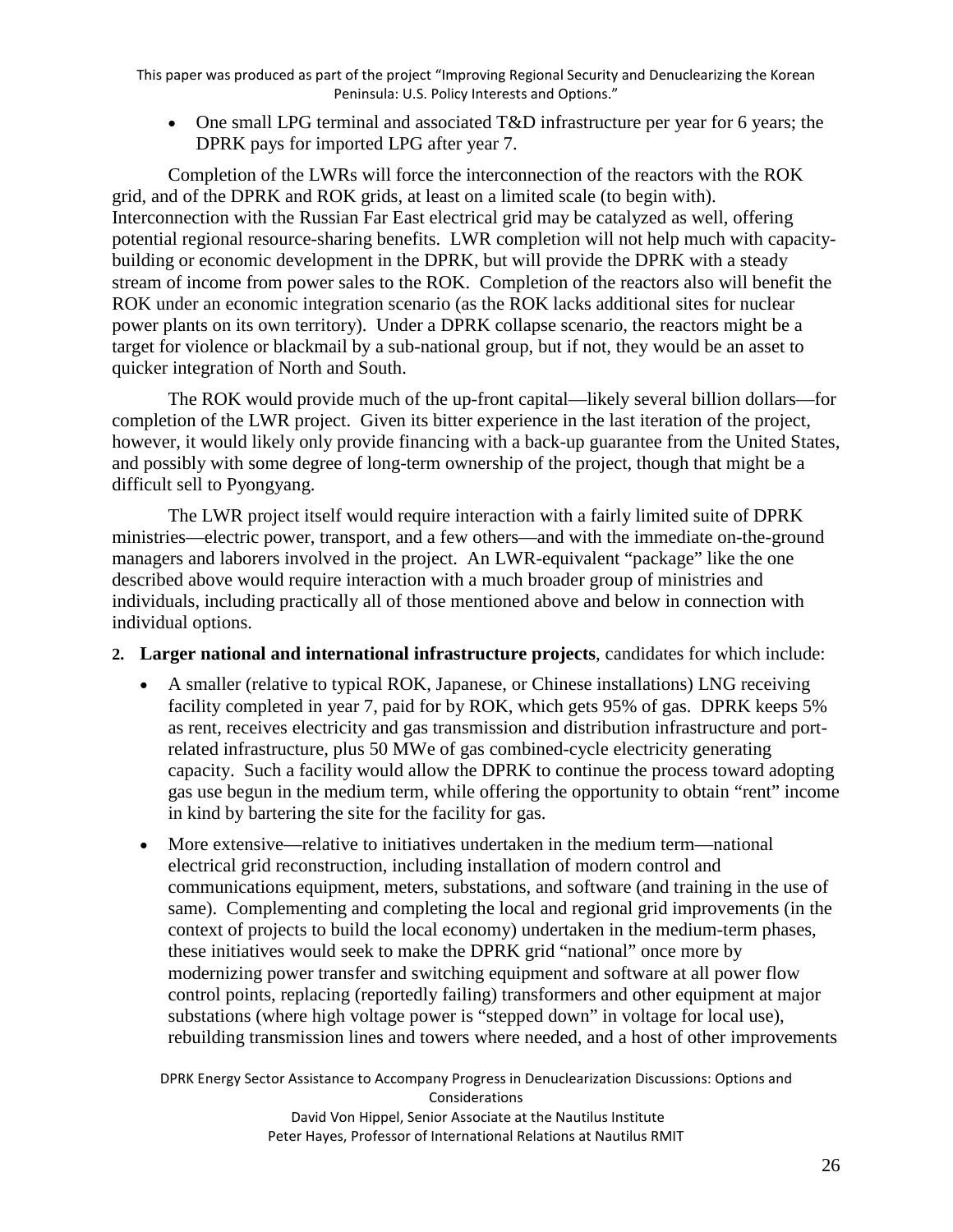that will likely add up to nearly complete replacement of the DPRK's transmission and generation infrastructure.

- Assistance with building natural gas grids (and marketing/metering systems) in conjunction with regional gas trade initiatives (as noted above). These could include grids fed by "pipeline" natural gas, from the Russian Far East, and/or by a terminal for importation by sea of LNG that would presumably be located near the ROK/DPRK border and shared between the two countries (for example, as described in the LWRequivalent package noted above).
- More extensive assistance with coal supply infrastructure, including related transportation infrastructure (rail) improvements/rebuilding on the national level, again possibly in conjunction with regional initiatives—this time transportation refurbishment for the possible connection of rail and road transport facilities from the ROK through the DPRK to Russia/China and beyond (a "New Silk Road"). Coal infrastructure improvements beyond those suggested as medium-term options could include more extensive development and modernization of the largest key mines, completion of long-term refurbishment of major mines damaged by floods over the last 15 years*[15](#page-27-0)* , and provision of electricity supplies to mines in order to power safety and mechanized mining equipment.

These large infrastructure projects will be of benefit to the DPRK economy, and in some cases, the environment, and will also help with integration of the DPRK into the regional and global economy. In and of themselves, their impact on DPRK society—in the sense of providing broad opportunities for interaction of DPRK citizens and institutions with people and ideas from outside the DPRK—will be limited, as they are likely to involve only small groups of DPRK technicians at major facilities in direct contact with counterparts from, for example, foreign engineering firms. Fixing DRPK infrastructure, however, can be expected to bring along other forms of modernization—including communications—that can be expected to break the DPRK's isolation once and for all, as well as providing the underpinnings for an economy that better sustains the DPRK populace.

It is not entirely clear to us how DPRK negotiators might respond to the offer of these large infrastructure projects. On the one hand, many are consistent with national goals for the DPRK energy system, and with the DPRK's participation in some international fora in which regional interconnections have been/are being discussed. On the other hand, these projects will require, in some ways, a vast increase in the complexity of the DPRK economy's interactions with economies of neighbors and others. These increased interactions may look uncomfortable and/or "dangerous" (in terms of fostering dependent relationships on other nations) to DPRK negotiators sitting in 2009 (or whenever talks resume). From the ROK's perspective, any of the above infrastructure options bring the peninsula that much closer to easier economic integration, even in a "collapse" scenario, as well as helping the ROK to address its own energy needs.

<span id="page-27-0"></span><sup>&</sup>lt;sup>15</sup> Some key DPRK coal mines located near the sea were flooded in the 1990s. Since then, the lack of sustained availability of electricity has kept these mines from being fully pumped out and restarted.

DPRK Energy Sector Assistance to Accompany Progress in Denuclearization Discussions: Options and Considerations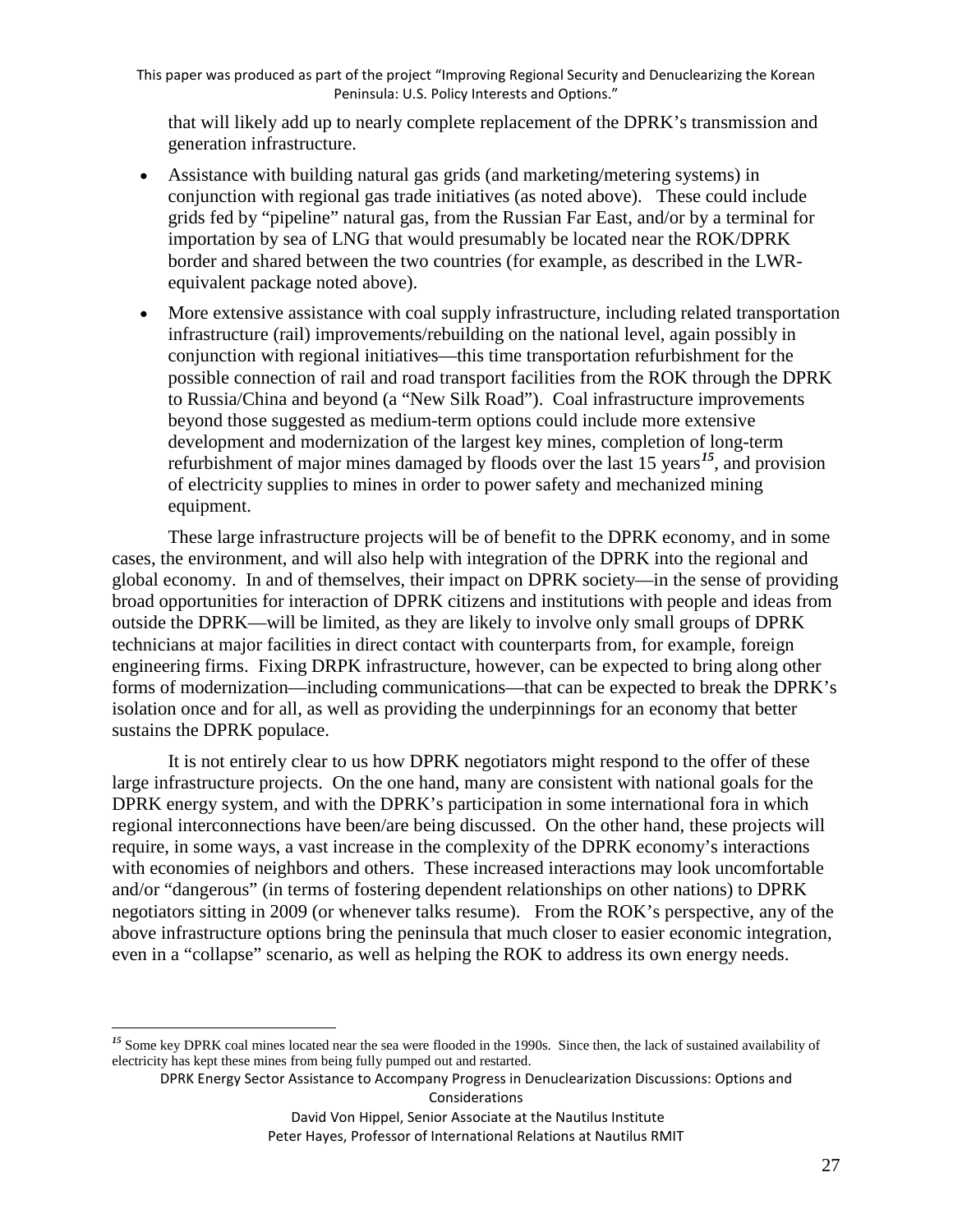Several of these large infrastructure projects are candidates for IFI financing, in combination with commercial consortia (for electricity/gas/rail interconnections). These large infrastructure projects, all with costs at least in the billions of dollars, might also be financed in part with funds from Japanese wartime reparations.

Large infrastructure projects will involve interactions with many ministries, including those responsible for electric power, coal mining, industries, communications, transport, labor, construction, finance, agriculture (to the extent that hydro projects also affect irrigation) and foreign trade, along with officials at the provincial and county level, individual plant managers, and plant technicians.

**3.** Continued training, technology transfer, and other multi-faceted assistance in energy efficiency and renewable energy. This might extend the capacity-building and related activities in earlier phases of assistance to include establishing major degree programs at North Korean Universities, for example, or facilitating (through such mechanisms as loan guarantees) investment by companies from outside the DPRK in production facilities for solar hot water heaters, solar PV panels, wind power, insulation materials, high-performance windows, and other devices with markets both inside the DPRK and beyond.

These types of assistance build the human infrastructure for the DPRK to address its energy and economic problems in the longer term, including problems (such as climate change mitigation) not unique to the DPRK. Building a renewable energy/energy efficiency industry in the DPRK may help the whole region to move toward a low-carbon future, as well as being consistent with stated DPRK desires for the evolution of their own energy future. As noted in the context of short- and medium-term capacity building, the necessity of broad interactions between foreigners providing training/technology transfer and DPRK trainees/officials/institutions cannot help but build improved understanding between DPRK citizens and those of other nations.

## **5. Conclusions**

Key conclusions from the above are as follows:

- Though the DPRK's energy sector needs are many and varied, possible energy options for the DPRK require consideration from many points of view, or risk unintended consequence when applied.
- The DPRK will insist that LWRs be on the table, so other parties should be ready to address that demand. A solution where one LWR unit is provided, along with a broad package of other options of similar perceived value, is a possibility.
- Options that involve energy efficiency and renewable energy initiatives are generally "robust" for application in the DPRK, fulfilling many different considerations with few "downsides". One aspect of such options that should not be overlooked, however, is that they will require a good deal of organization and coordination per unit of cost—relative, say, to work on a single major power plant. This requirement has many benefits, in terms of

DPRK Energy Sector Assistance to Accompany Progress in Denuclearization Discussions: Options and Considerations David Von Hippel, Senior Associate at the Nautilus Institute

Peter Hayes, Professor of International Relations at Nautilus RMIT